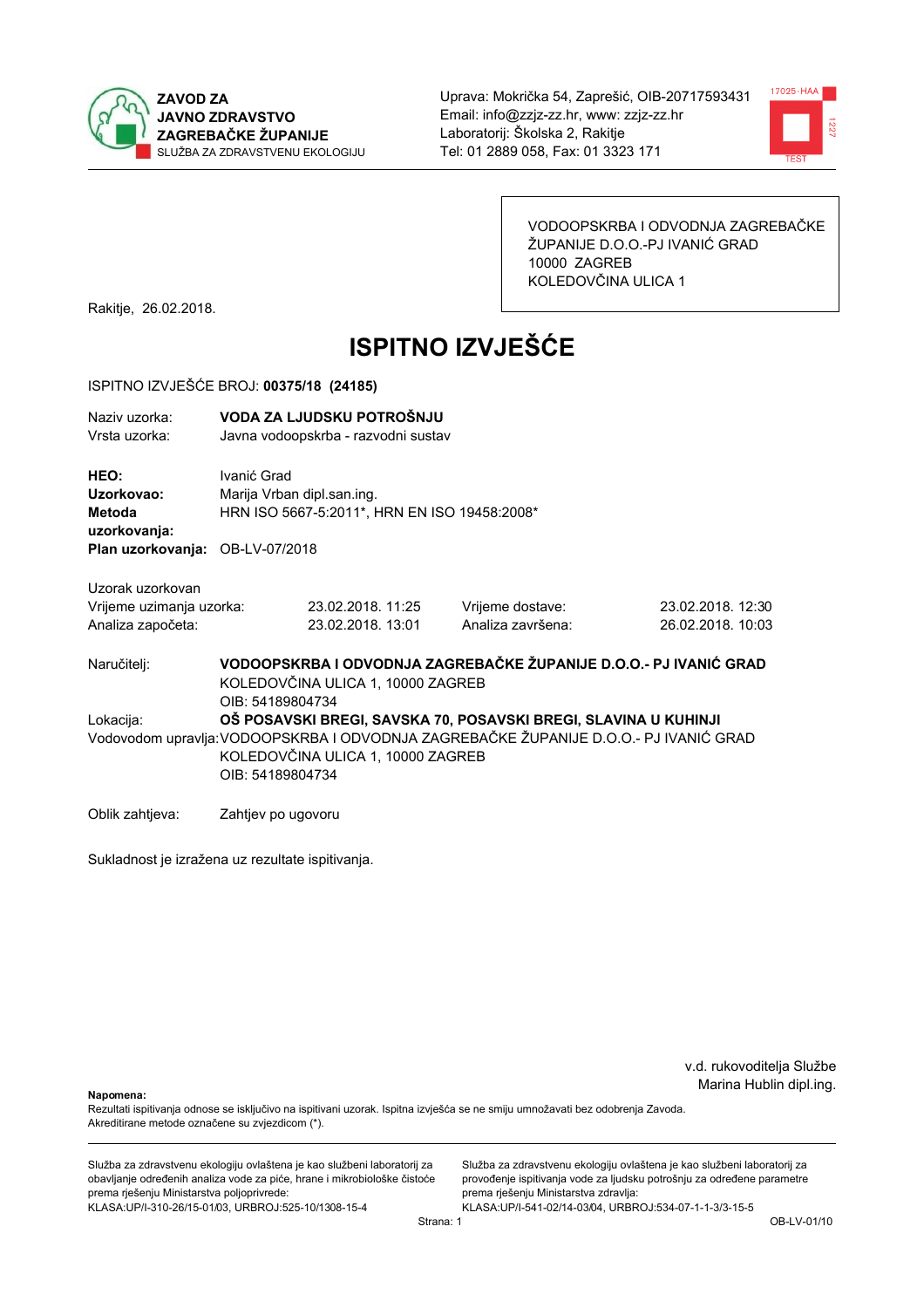### **REZULTATI ISPITIVANJA:**

Ispitno izviešće rezultat je elektroničke obrade podataka te je punovažeće bez žiga i potpisa

| Pokazatelj                | <b>Metoda</b>                           | <b>MJ</b>                   | <b>Rezultatt</b> | <b>MDK**</b>  | <b>Sukladno</b> |
|---------------------------|-----------------------------------------|-----------------------------|------------------|---------------|-----------------|
| Temperatura               | Standard Methods 21st Ed.<br>2005.2550B | $^{\circ}$ C                | 9,0              | 25            | DA              |
| Slobodni rezidualni klor  | HRN EN ISO 7393-2:2001                  | $mg/L$ Cl <sub>2</sub>      | 0,14             | 0,5           | DA              |
| Boja                      | HRN EN ISO 7887:2012                    | mg/L Pt/Co skale            | < 5              | 20            | DA              |
| Mutnoća                   | HRN EN ISO 7027-1:2016*                 | NTU jedinica                | 0,38             | 4             | DA              |
| <b>Miris</b>              | HRN EN 1622:2008                        |                             |                  | DA            |                 |
| Okus                      | HRN EN 1622:2008                        | bez                         |                  |               | DA              |
| pH                        | HRN EN ISO 10523:2012*                  | pH jedinica                 | 7,6              | $6, 5 - 9, 5$ | DA              |
| Temp.pri određivanju pH   |                                         | $^{\circ}$ C                | 13,0             |               |                 |
| Elektrovodljivost         | HRN EN 27888:2008*                      | µScm <sup>-1</sup> pri 20°C | 434              | 2.500         | DA              |
| Utrošak KMnO <sub>4</sub> | HRN EN ISO 8467:2001                    | mg/L O <sub>2</sub>         | 0,6              | 5             | DA              |
| Kloridi                   | HRN EN ISO 10304-1:2009*                | mg/L CI                     | 9,1              | 250           | DA              |
| Nitriti                   | HRN EN ISO 10304-1:2009*                | mg/L $(NO2)$                | < 0.030          | 0,5           | DA              |
| Nitrati                   | HRN EN ISO 10304-1:2009*                | mg/L $(NO_{\alpha})$        | 5,9              | 50            | DA              |
| Amonij                    | HRN ISO 7150-1:1998*                    | mg/L (NH                    | < 0.05           | 0,5           | DA              |

trezultat izražen kao manje od (<) odnosi se na granicu kvantifikacije

\*\*maksimalno dozvoljena koncentracija

Prema ispitanim parametrima uzorak vode JE SUKLADAN zahtjevima članka 5. Zakona o vodi za ljudsku potrošnju (NN 56/2013, 64/2015, 104/2017) i priloga I Pravilnika o parametrima sukladnosti, metodama analize, monitoringu i planovima sigurnosti vode za ljudsku potrošnju te načinu vođenja registra pravnih osoba koje obavljaju djelatnost javne vodoopskrbe (NN 125/2017).

> Voditelj Odsjeka Nikolina Ciban dipl.ing.

## Odsjek za mikrobiološka ispitivanja voda

#### **REZULTATI ISPITIVANJA:**

Ispitno izvješće rezultat je elektroničke obrade podataka te je punovažeće bez žiga i potpisa

| Pokazatelj             | <b>Metoda</b>           | <b>MJ</b>   | <b>Rezultat</b> | $MDK**$ | <b>Sukladno</b> |
|------------------------|-------------------------|-------------|-----------------|---------|-----------------|
| Ukupni kolifomi        | HRN EN ISO 9308-1:2014* | broj/100 mL |                 | 0       | DA              |
| Escherichia coli       | HRN EN ISO 9308-1:2014* | broj/100 mL |                 | 0       | DA              |
| Enterokoki             | HRN EN ISO 7899-2:2000* | broj/100 mL |                 | 0       | DA              |
| Pseudomonas aeruginosa | HRN EN ISO 16266:2008*  | broj/100 mL |                 | 0       | DA              |
| Aerobne bakt -36 C/48h | HRN EN ISO 6222:2000*   | broj/1 mL   |                 | 100     | DA              |
| Aerobne bakt -22°C/72h | HRN EN ISO 6222:2000*   | broj/1 mL   |                 | 100     | DA              |

\*\*maksimalno dozvoljena koncentracija

Prema ispitanim parametrima uzorak vode JE SUKLADAN zahtjevima članka 5. Zakona o vodi za ljudsku potrošnju (NN 56/2013, 64/2015, 104/2017) i priloga I Pravilnika o parametrima sukladnosti, metodama analize, monitoringu i planovima sigurnosti vode za ljudsku potrošnju te načinu vođenja registra pravnih osoba koje obavljaju djelatnost javne vodoopskrbe (NN 125/2017).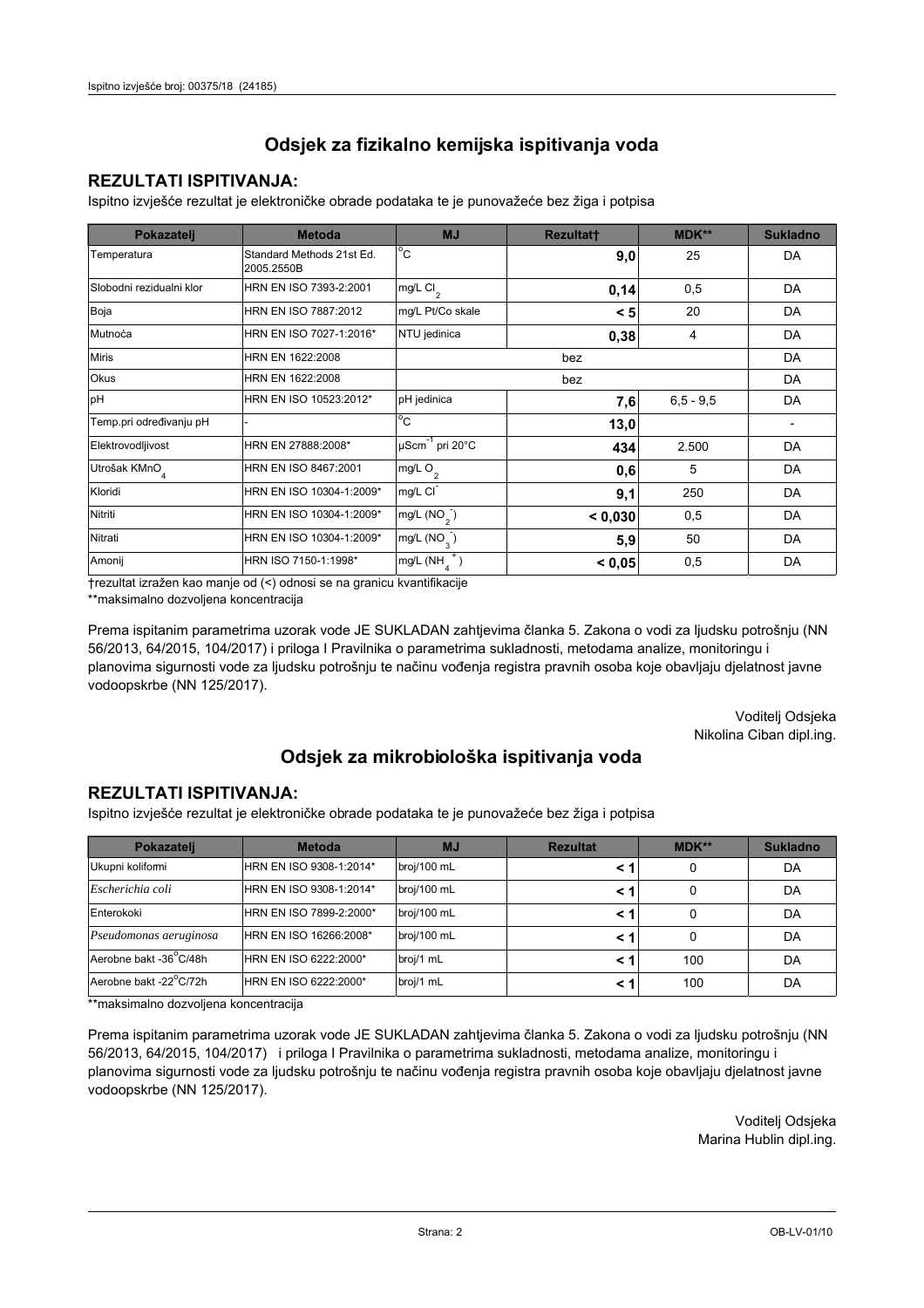



VODOOPSKRBA I ODVODNJA ZAGREBAČKE ŽUPANIJE D.O.O.-PJ IVANIĆ GRAD 10000 ZAGREB KOLEDOVČINA ULICA 1

Rakitje, 26.02.2018.

# **ISPITNO IZVJEŠĆE**

#### ISPITNO IZVJEŠĆE BROJ: 00374/18 (24184)

| Naziv uzorka:<br>Vrsta uzorka:                                                         |                    | VODA ZA LJUDSKU POTROŠNJU<br>Javna vodoopskrba - razvodni sustav           |                                                                                       |                   |
|----------------------------------------------------------------------------------------|--------------------|----------------------------------------------------------------------------|---------------------------------------------------------------------------------------|-------------------|
| HEO:<br>Uzorkovao:<br><b>Metoda</b><br>uzorkovanja:<br>Plan uzorkovanja: OB-LV-07/2018 | Ivanić Grad        | Marija Vrban dipl.san.ing.<br>HRN ISO 5667-5:2011*, HRN EN ISO 19458:2008* |                                                                                       |                   |
|                                                                                        |                    |                                                                            |                                                                                       |                   |
| Uzorak uzorkovan                                                                       |                    |                                                                            |                                                                                       |                   |
| Vrijeme uzimanja uzorka:                                                               |                    | 23.02.2018. 11:05                                                          | Vrijeme dostave:                                                                      | 23.02.2018. 12:30 |
| Analiza započeta:                                                                      |                    | 23.02.2018. 12:59                                                          | Analiza završena:                                                                     | 26.02.2018. 10:03 |
| Naručitelj:                                                                            | OIB: 54189804734   | KOLEDOVČINA ULICA 1, 10000 ZAGREB                                          | VODOOPSKRBA I ODVODNJA ZAGREBAČKE ŽUPANIJE D.O.O.- PJ IVANIĆ GRAD                     |                   |
| Lokacija:                                                                              |                    |                                                                            | DV NOVOSELEC, HRVATSKE MLADEŽI BB, NOVOSELEC, SLAVINA U KUHINJI                       |                   |
|                                                                                        |                    |                                                                            | Vodovodom upravlja: VODOOPSKRBA I ODVODNJA ZAGREBAČKE ŽUPANIJE D.O.O.- PJ IVANIĆ GRAD |                   |
|                                                                                        |                    | KOLEDOVČINA ULICA 1, 10000 ZAGREB                                          |                                                                                       |                   |
|                                                                                        | OIB: 54189804734   |                                                                            |                                                                                       |                   |
| Oblik zahtjeva:                                                                        | Zahtjev po ugovoru |                                                                            |                                                                                       |                   |

Sukladnost je izražena uz rezultate ispitivanja.

v.d. rukovoditelja Službe Marina Hublin dipl.ing.

Napomena:

Rezultati ispitivanja odnose se isključivo na ispitivani uzorak. Ispitna izvješća se ne smiju umnožavati bez odobrenja Zavoda. Akreditirane metode označene su zvjezdicom (\*).

Služba za zdravstvenu ekologiju ovlaštena je kao službeni laboratorij za obavljanje određenih analiza vode za piće, hrane i mikrobiološke čistoće prema rješenju Ministarstva poljoprivrede: KLASA:UP/I-310-26/15-01/03, URBROJ:525-10/1308-15-4

Služba za zdravstvenu ekologiju ovlaštena je kao službeni laboratorij za provođenje ispitivanja vode za ljudsku potrošnju za određene parametre prema rješenju Ministarstva zdravlja: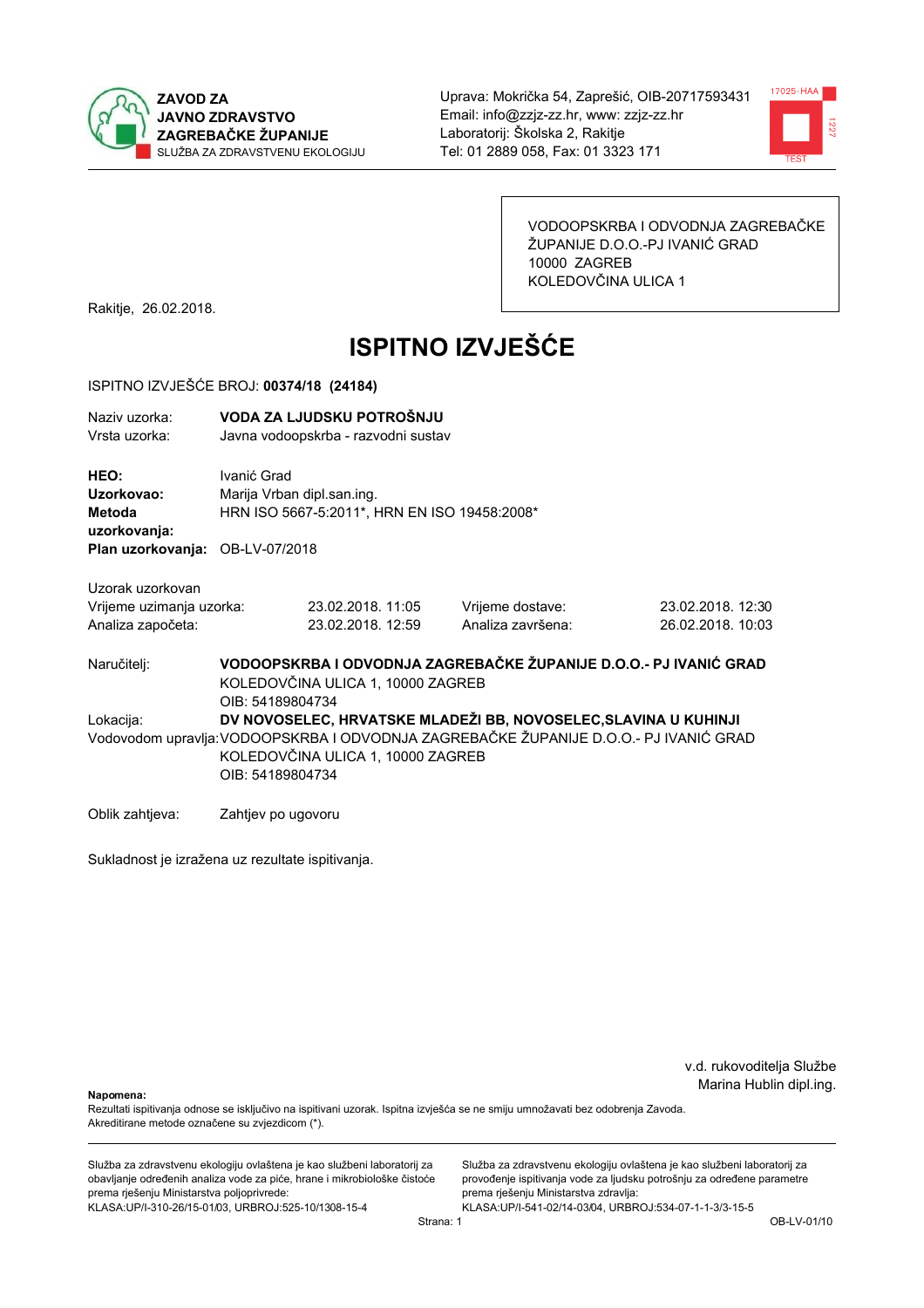### **REZULTATI ISPITIVANJA:**

Ispitno izviešće rezultat je elektroničke obrade podataka te je punovažeće bez žiga i potpisa

| Pokazatelj                | <b>Metoda</b>                           | <b>MJ</b>                        | <b>Rezultatt</b> | <b>MDK**</b>  | <b>Sukladno</b> |
|---------------------------|-----------------------------------------|----------------------------------|------------------|---------------|-----------------|
| Temperatura               | Standard Methods 21st Ed.<br>2005.2550B | $^{\circ}$ C                     | 11,0             | 25            | DA              |
| Slobodni rezidualni klor  | HRN EN ISO 7393-2:2001                  | $mg/L$ Cl <sub>2</sub>           | 0,07             | 0,5           | DA              |
| Boja                      | HRN EN ISO 7887:2012                    | mg/L Pt/Co skale                 | < 5              | 20            | DA              |
| Mutnoća                   | HRN EN ISO 7027-1:2016*                 | NTU jedinica                     | 0,36             | 4             | DA              |
| <b>Miris</b>              | HRN EN 1622:2008                        | bez                              |                  |               | DA              |
| Okus                      | HRN EN 1622:2008                        | bez                              |                  |               | DA              |
| pH                        | HRN EN ISO 10523:2012*                  | pH jedinica                      | 7,6              | $6, 5 - 9, 5$ | DA              |
| Temp.pri određivanju pH   |                                         | $^{\circ}$ C                     | 13,3             |               |                 |
| Elektrovodljivost         | HRN EN 27888:2008*                      | $\mu$ Scm <sup>-1</sup> pri 20°C | 470              | 2.500         | DA              |
| Utrošak KMnO <sub>4</sub> | HRN EN ISO 8467:2001                    | mg/L O <sub>2</sub>              | 0,5              | 5             | DA              |
| Kloridi                   | HRN EN ISO 10304-1:2009*                | mg/L CI                          | 9,2              | 250           | DA              |
| Nitriti                   | HRN EN ISO 10304-1:2009*                | mg/L $(NO2)$                     | < 0.030          | 0,5           | DA              |
| Nitrati                   | HRN EN ISO 10304-1:2009*                | mg/L $(NO_{\alpha}^{-})$         | 5,9              | 50            | DA              |
| Amonij                    | HRN ISO 7150-1:1998*                    | mg/L (NH                         | < 0.05           | 0,5           | DA              |

trezultat izražen kao manje od (<) odnosi se na granicu kvantifikacije

\*\*maksimalno dozvoljena koncentracija

Prema ispitanim parametrima uzorak vode JE SUKLADAN zahtjevima članka 5. Zakona o vodi za ljudsku potrošnju (NN 56/2013, 64/2015, 104/2017) i priloga I Pravilnika o parametrima sukladnosti, metodama analize, monitoringu i planovima sigurnosti vode za ljudsku potrošnju te načinu vođenja registra pravnih osoba koje obavljaju djelatnost javne vodoopskrbe (NN 125/2017).

> Voditelj Odsjeka Nikolina Ciban dipl.ing.

## Odsjek za mikrobiološka ispitivanja voda

#### **REZULTATI ISPITIVANJA:**

Ispitno izvješće rezultat je elektroničke obrade podataka te je punovažeće bez žiga i potpisa

| Pokazatelj             | <b>Metoda</b>           | <b>MJ</b>   | <b>Rezultat</b> | MDK** | <b>Sukladno</b> |
|------------------------|-------------------------|-------------|-----------------|-------|-----------------|
| Ukupni kolifomi        | HRN EN ISO 9308-1:2014* | broj/100 mL |                 | 0     | DA              |
| Escherichia coli       | HRN EN ISO 9308-1:2014* | broj/100 mL | < 1             | 0     | DA              |
| Enterokoki             | HRN EN ISO 7899-2:2000* | broj/100 mL | < '             |       | DA              |
| Pseudomonas aeruginosa | HRN EN ISO 16266:2008*  | broj/100 mL | < 1             | 0     | DA              |
| Aerobne bakt -36 C/48h | HRN EN ISO 6222:2000*   | broj/1 mL   | < '             | 100   | DA              |
| Aerobne bakt -22°C/72h | HRN EN ISO 6222:2000*   | broj/1 mL   | < 1             | 100   | DA              |

\*\*maksimalno dozvoljena koncentracija

Prema ispitanim parametrima uzorak vode JE SUKLADAN zahtjevima članka 5. Zakona o vodi za ljudsku potrošnju (NN 56/2013, 64/2015, 104/2017) i priloga I Pravilnika o parametrima sukladnosti, metodama analize, monitoringu i planovima sigurnosti vode za ljudsku potrošnju te načinu vođenja registra pravnih osoba koje obavljaju djelatnost javne vodoopskrbe (NN 125/2017).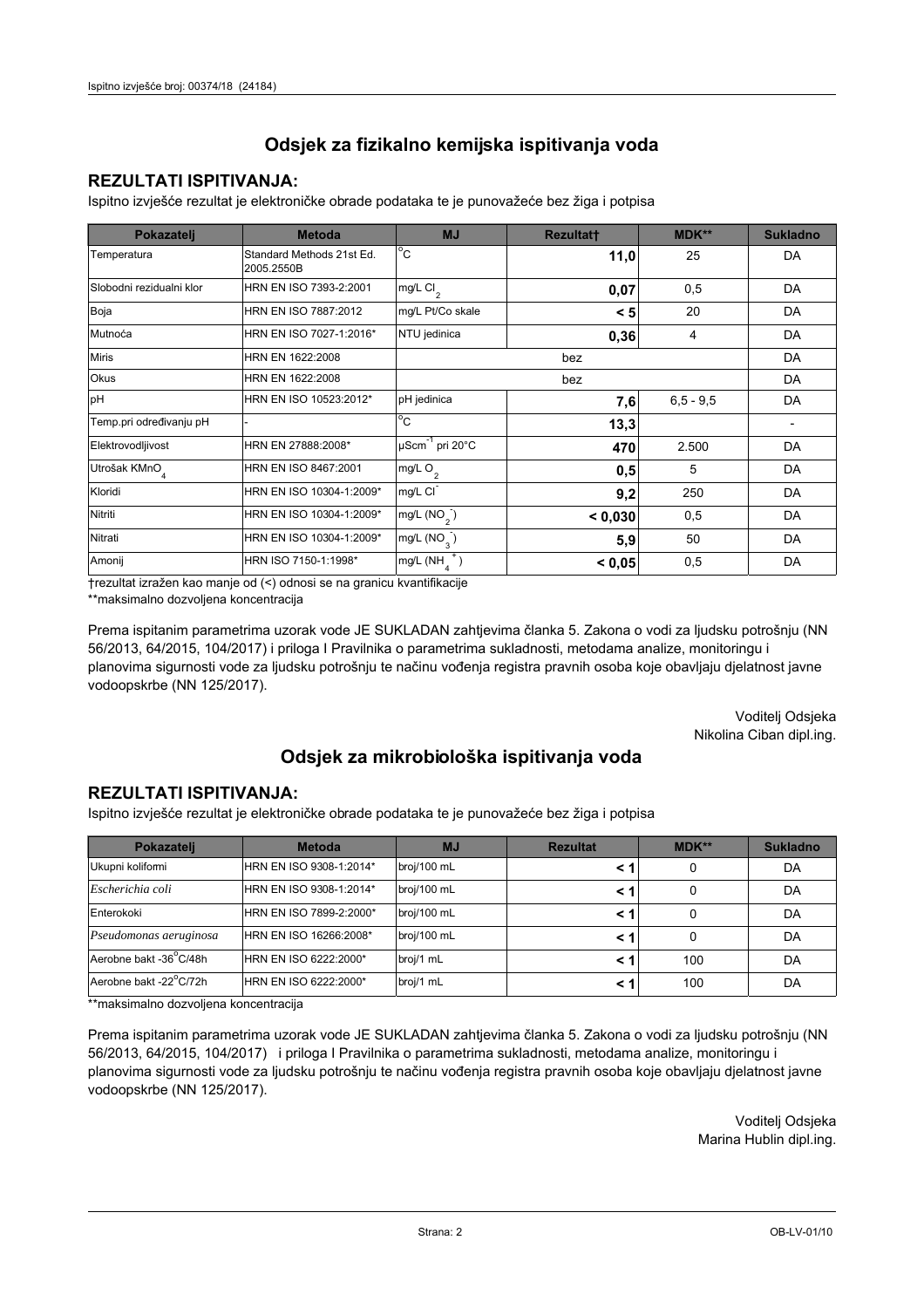



VODOOPSKRBA I ODVODNJA ZAGREBAČKE ŽUPANIJE D.O.O.-PJ IVANIĆ GRAD 10000 ZAGREB KOLEDOVČINA ULICA 1

Rakitje, 26.02.2018.

# **ISPITNO IZVJEŠĆE**

#### ISPITNO IZVJEŠĆE BROJ: 00373/18 (24183)

| Naziv uzorka:<br>Vrsta uzorka:               |                    | VODA ZA LJUDSKU POTROŠNJU<br>Javna vodoopskrba - razvodni sustav           |                   |                                                                                       |  |
|----------------------------------------------|--------------------|----------------------------------------------------------------------------|-------------------|---------------------------------------------------------------------------------------|--|
| HEO:<br>Uzorkovao:<br>Metoda<br>uzorkovanja: | Ivanić Grad        | Marija Vrban dipl.san.ing.<br>HRN ISO 5667-5:2011*, HRN EN ISO 19458:2008* |                   |                                                                                       |  |
| Plan uzorkovanja: OB-LV-07/2018              |                    |                                                                            |                   |                                                                                       |  |
| Uzorak uzorkovan                             |                    |                                                                            |                   |                                                                                       |  |
| Vrijeme uzimanja uzorka:                     |                    | 23.02.2018. 10:35                                                          | Vrijeme dostave:  | 23.02.2018. 12:30                                                                     |  |
| Analiza započeta:                            |                    | 23.02.2018. 12:57                                                          | Analiza završena: | 26.02.2018. 10:02                                                                     |  |
| Naručitelj:                                  | OIB: 54189804734   | KOLEDOVČINA ULICA 1, 10000 ZAGREB                                          |                   | VODOOPSKRBA I ODVODNJA ZAGREBAČKE ŽUPANIJE D.O.O.- PJ IVANIĆ GRAD                     |  |
| Lokacija:                                    |                    | OŠ MILKE TRNINE, ŠKOLSKA 10, KRIŽ, SLAVINA U HODNIKU                       |                   |                                                                                       |  |
|                                              |                    |                                                                            |                   | Vodovodom upravlja: VODOOPSKRBA I ODVODNJA ZAGREBAČKE ŽUPANIJE D.O.O.- PJ IVANIĆ GRAD |  |
|                                              |                    | KOLEDOVČINA ULICA 1, 10000 ZAGREB                                          |                   |                                                                                       |  |
|                                              | OIB: 54189804734   |                                                                            |                   |                                                                                       |  |
| Oblik zahtjeva:                              | Zahtjev po ugovoru |                                                                            |                   |                                                                                       |  |

Sukladnost je izražena uz rezultate ispitivanja.

v.d. rukovoditelja Službe Marina Hublin dipl.ing.

Napomena:

Rezultati ispitivanja odnose se isključivo na ispitivani uzorak. Ispitna izvješća se ne smiju umnožavati bez odobrenja Zavoda. Akreditirane metode označene su zvjezdicom (\*).

Služba za zdravstvenu ekologiju ovlaštena je kao službeni laboratorij za obavljanje određenih analiza vode za piće, hrane i mikrobiološke čistoće prema rješenju Ministarstva poljoprivrede: KLASA:UP/I-310-26/15-01/03, URBROJ:525-10/1308-15-4

Služba za zdravstvenu ekologiju ovlaštena je kao službeni laboratorij za provođenje ispitivanja vode za ljudsku potrošnju za određene parametre prema rješenju Ministarstva zdravlja: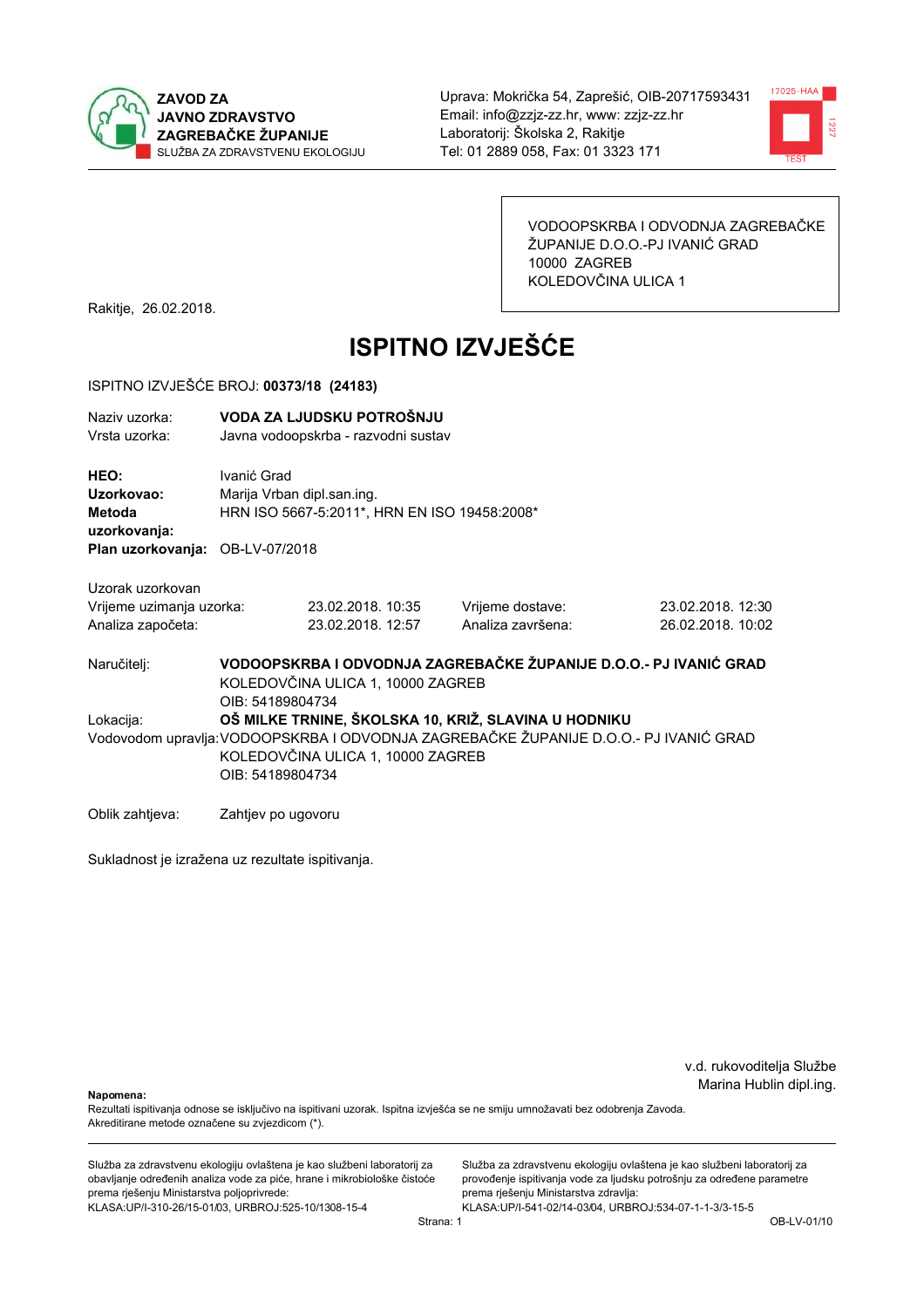### **REZULTATI ISPITIVANJA:**

Ispitno izviešće rezultat je elektroničke obrade podataka te je punovažeće bez žiga i potpisa

| Pokazatelj                | <b>Metoda</b>                           | <b>MJ</b>                   | <b>Rezultatt</b> | <b>MDK**</b>  | <b>Sukladno</b> |
|---------------------------|-----------------------------------------|-----------------------------|------------------|---------------|-----------------|
| Temperatura               | Standard Methods 21st Ed.<br>2005.2550B | $^{\circ}$ C                | 6,8              | 25            | DA              |
| Slobodni rezidualni klor  | HRN EN ISO 7393-2:2001                  | $mg/L$ Cl <sub>2</sub>      | 0,16             | 0,5           | DA              |
| Boja                      | HRN EN ISO 7887:2012                    | mg/L Pt/Co skale            | < 5              | 20            | DA              |
| Mutnoća                   | HRN EN ISO 7027-1:2016*                 | NTU jedinica                | 0,29             | 4             | DA              |
| <b>Miris</b>              | HRN EN 1622:2008                        | bez                         |                  |               | DA              |
| Okus                      | HRN EN 1622:2008                        | bez                         |                  |               | DA              |
| pH                        | HRN EN ISO 10523:2012*                  | pH jedinica                 | 7,6              | $6, 5 - 9, 5$ | DA              |
| Temp.pri određivanju pH   |                                         | $^{\circ}$ C                | 11,5             |               |                 |
| Elektrovodljivost         | HRN EN 27888:2008*                      | µScm <sup>-1</sup> pri 20°C | 444              | 2.500         | DA              |
| Utrošak KMnO <sub>4</sub> | HRN EN ISO 8467:2001                    | mg/L O <sub>2</sub>         | < 0, 5           | 5             | DA              |
| Kloridi                   | HRN EN ISO 10304-1:2009*                | mg/L CI                     | 9,1              | 250           | DA              |
| Nitriti                   | HRN EN ISO 10304-1:2009*                | mg/L $(NO2)$                | < 0,030          | 0,5           | DA              |
| Nitrati                   | HRN EN ISO 10304-1:2009*                | mg/L $(NO_{\alpha}^{-})$    | 5,9              | 50            | DA              |
| Amonij                    | HRN ISO 7150-1:1998*                    | mg/L (NH                    | < 0.05           | 0,5           | DA              |

trezultat izražen kao manje od (<) odnosi se na granicu kvantifikacije

\*\*maksimalno dozvoljena koncentracija

Prema ispitanim parametrima uzorak vode JE SUKLADAN zahtjevima članka 5. Zakona o vodi za ljudsku potrošnju (NN 56/2013, 64/2015, 104/2017) i priloga I Pravilnika o parametrima sukladnosti, metodama analize, monitoringu i planovima sigurnosti vode za ljudsku potrošnju te načinu vođenja registra pravnih osoba koje obavljaju djelatnost javne vodoopskrbe (NN 125/2017).

> Voditelj Odsjeka Nikolina Ciban dipl.ing.

## Odsjek za mikrobiološka ispitivanja voda

#### **REZULTATI ISPITIVANJA:**

Ispitno izvješće rezultat je elektroničke obrade podataka te je punovažeće bez žiga i potpisa

| Pokazatelj             | <b>Metoda</b>           | <b>MJ</b>   | <b>Rezultat</b> | MDK** | <b>Sukladno</b> |
|------------------------|-------------------------|-------------|-----------------|-------|-----------------|
| Ukupni kolifomi        | HRN EN ISO 9308-1:2014* | broj/100 mL |                 | 0     | DA              |
| Escherichia coli       | HRN EN ISO 9308-1:2014* | broj/100 mL | < 1             | 0     | DA              |
| Enterokoki             | HRN EN ISO 7899-2:2000* | broj/100 mL | < '             |       | DA              |
| Pseudomonas aeruginosa | HRN EN ISO 16266:2008*  | broj/100 mL | < 1             | 0     | DA              |
| Aerobne bakt -36 C/48h | HRN EN ISO 6222:2000*   | broj/1 mL   | < '             | 100   | DA              |
| Aerobne bakt -22°C/72h | HRN EN ISO 6222:2000*   | broj/1 mL   | < 1             | 100   | DA              |

\*\*maksimalno dozvoljena koncentracija

Prema ispitanim parametrima uzorak vode JE SUKLADAN zahtjevima članka 5. Zakona o vodi za ljudsku potrošnju (NN 56/2013, 64/2015, 104/2017) i priloga I Pravilnika o parametrima sukladnosti, metodama analize, monitoringu i planovima sigurnosti vode za ljudsku potrošnju te načinu vođenja registra pravnih osoba koje obavljaju djelatnost javne vodoopskrbe (NN 125/2017).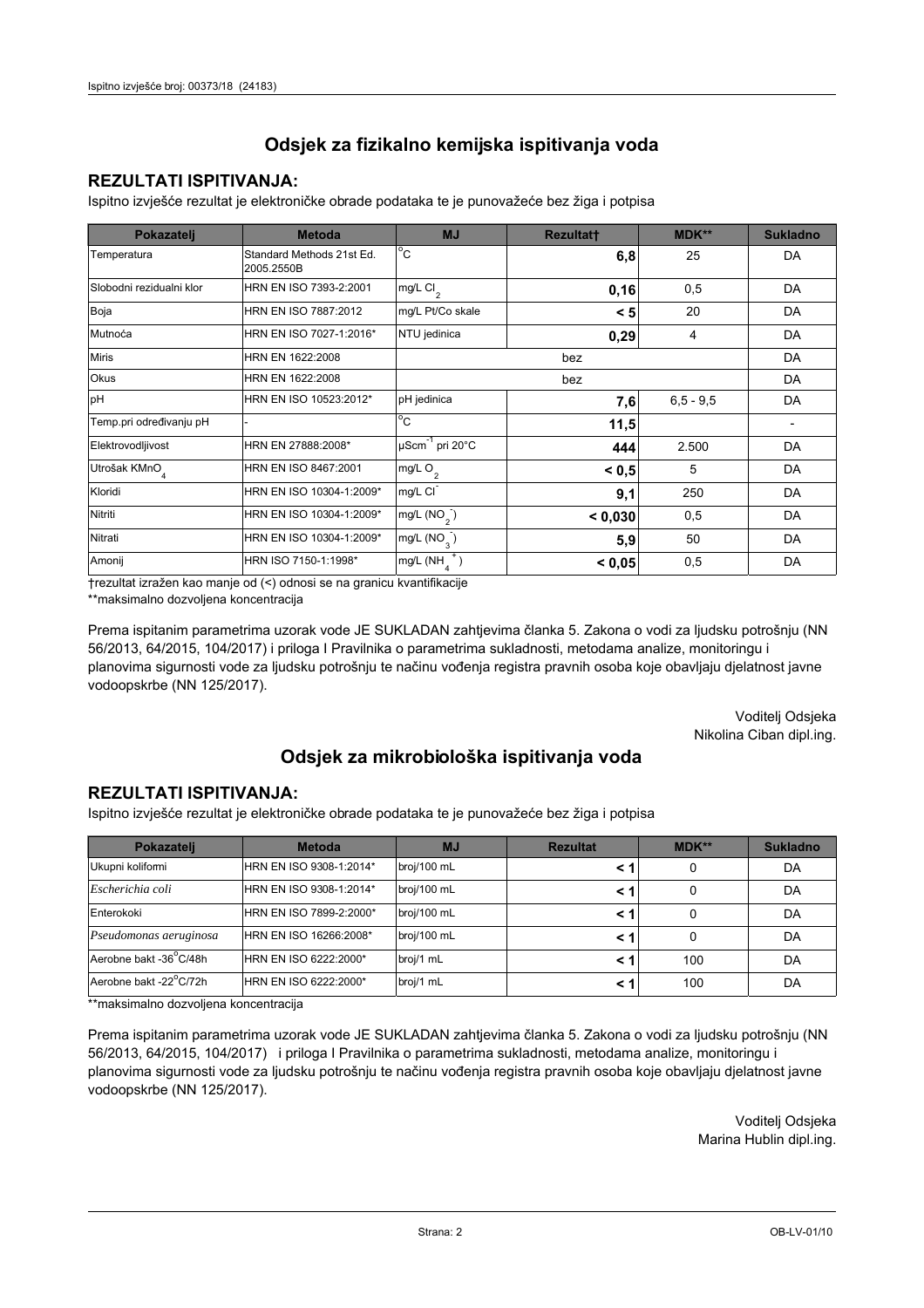



VODOOPSKRBA I ODVODNJA ZAGREBAČKE ŽUPANIJE D.O.O.-PJ IVANIĆ GRAD 10000 ZAGREB KOLEDOVČINA ULICA 1

Rakitje, 26.02.2018.

# **ISPITNO IZVJEŠĆE**

#### ISPITNO IZVJEŠĆE BROJ: 00372/18 (24182)

| Naziv uzorka:<br>Vrsta uzorka:                                           |                    | VODA ZA LJUDSKU POTROŠNJU<br>Javna vodoopskrba - razvodni sustav                            |                                                                                       |                   |  |
|--------------------------------------------------------------------------|--------------------|---------------------------------------------------------------------------------------------|---------------------------------------------------------------------------------------|-------------------|--|
| HEO:<br>Uzorkovao:<br><b>Metoda</b><br>uzorkovanja:<br>Plan uzorkovanja: | Ivanić Grad        | Marija Vrban dipl.san.ing.<br>HRN ISO 5667-5:2011*, HRN EN ISO 19458:2008*<br>OB-LV-07/2018 |                                                                                       |                   |  |
| Uzorak uzorkovan                                                         |                    |                                                                                             |                                                                                       |                   |  |
| Vrijeme uzimanja uzorka:                                                 |                    | 23.02.2018. 10:15                                                                           | Vrijeme dostave:                                                                      | 23.02.2018. 12:30 |  |
| Analiza započeta:                                                        |                    | 23.02.2018. 12:56                                                                           | Analiza završena:                                                                     | 26.02.2018. 10:01 |  |
| Naručitelj:                                                              | OIB: 54189804734   | KOLEDOVČINA ULICA 1, 10000 ZAGREB                                                           | VODOOPSKRBA I ODVODNJA ZAGREBAČKE ŽUPANIJE D.O.O.- PJ IVANIĆ GRAD                     |                   |  |
| Lokacija:                                                                |                    |                                                                                             | OŠ JOSIPA BADALIĆA, ZAGREBAČKA 11, IVANIČKO GRABERJE, SLAVINA U WC-U                  |                   |  |
|                                                                          | OIB: 54189804734   | KOLEDOVČINA ULICA 1, 10000 ZAGREB                                                           | Vodovodom upravlja: VODOOPSKRBA I ODVODNJA ZAGREBAČKE ŽUPANIJE D.O.O.- PJ IVANIĆ GRAD |                   |  |
| Oblik zahtjeva:                                                          | Zahtjev po ugovoru |                                                                                             |                                                                                       |                   |  |

Sukladnost je izražena uz rezultate ispitivanja.

v.d. rukovoditelja Službe Marina Hublin dipl.ing.

Napomena:

Rezultati ispitivanja odnose se isključivo na ispitivani uzorak. Ispitna izvješća se ne smiju umnožavati bez odobrenja Zavoda. Akreditirane metode označene su zvjezdicom (\*).

Služba za zdravstvenu ekologiju ovlaštena je kao službeni laboratorij za obavljanje određenih analiza vode za piće, hrane i mikrobiološke čistoće prema rješenju Ministarstva poljoprivrede: KLASA:UP/I-310-26/15-01/03, URBROJ:525-10/1308-15-4

Služba za zdravstvenu ekologiju ovlaštena je kao službeni laboratorij za provođenje ispitivanja vode za ljudsku potrošnju za određene parametre prema rješenju Ministarstva zdravlja: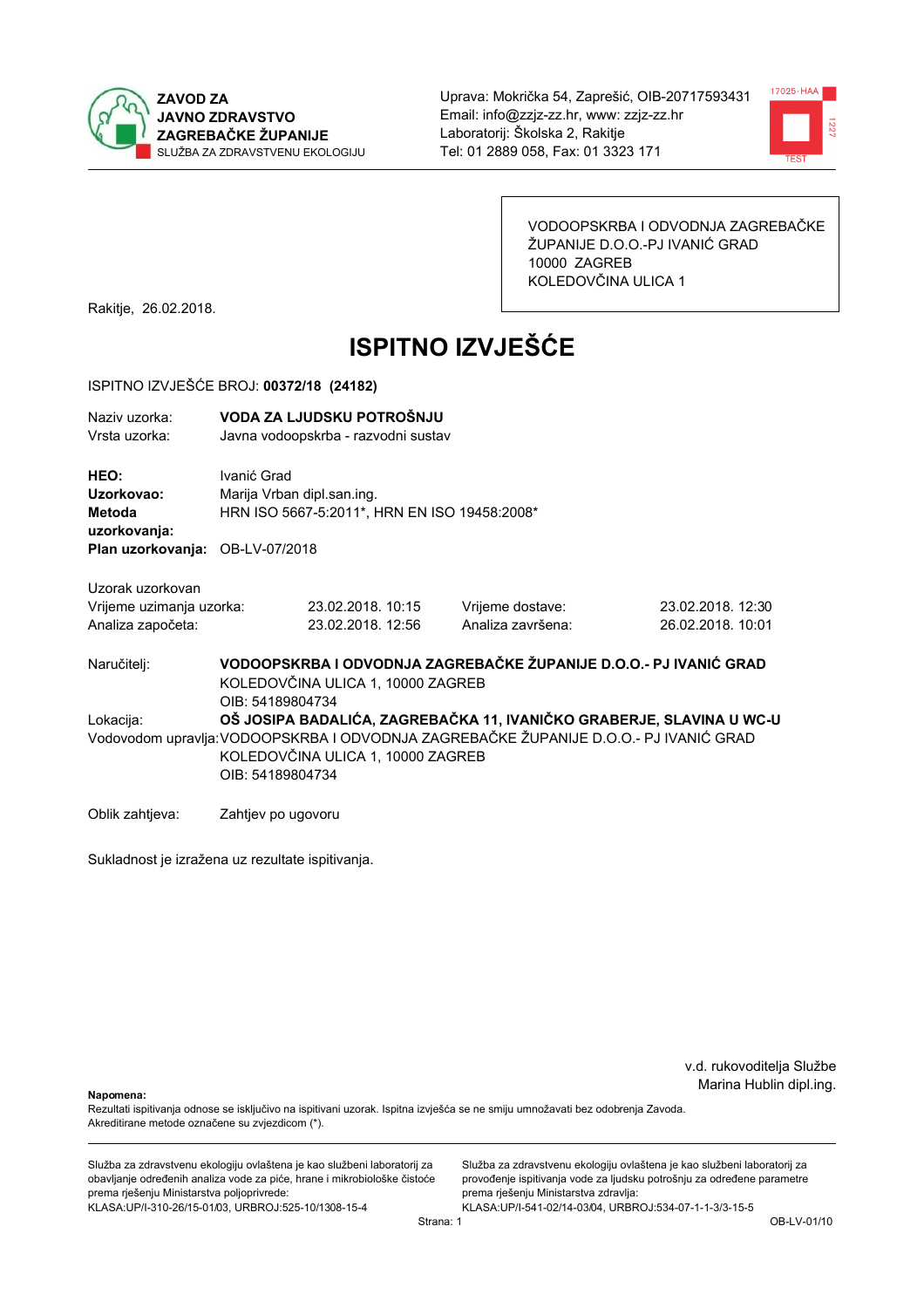### **REZULTATI ISPITIVANJA:**

Ispitno izviešće rezultat je elektroničke obrade podataka te je punovažeće bez žiga i potpisa

| Pokazatelj                | <b>Metoda</b>                           | <b>MJ</b>                   | <b>Rezultatt</b> | <b>MDK**</b> | <b>Sukladno</b> |
|---------------------------|-----------------------------------------|-----------------------------|------------------|--------------|-----------------|
| Temperatura               | Standard Methods 21st Ed.<br>2005.2550B | $^{\circ}$ C                | 7,6              | 25           | DA              |
| Slobodni rezidualni klor  | HRN EN ISO 7393-2:2001                  | $mg/L$ Cl <sub>2</sub>      | 0,18             | 0,5          | DA              |
| Boja                      | HRN EN ISO 7887:2012                    | mg/L Pt/Co skale            | < 5              | 20           | DA              |
| Mutnoća                   | HRN EN ISO 7027-1:2016*                 | NTU jedinica                | 0,31             | 4            | DA              |
| <b>Miris</b>              | HRN EN 1622:2008                        |                             | DA               |              |                 |
| <b>Okus</b>               | HRN EN 1622:2008                        | bez                         |                  |              | DA              |
| pH                        | HRN EN ISO 10523:2012*                  | pH jedinica                 | 7,6              | $6,5 - 9,5$  | DA              |
| Temp.pri određivanju pH   |                                         | $^{\circ}$ C                | 11,7             |              |                 |
| Elektrovodljivost         | HRN EN 27888:2008*                      | µScm <sup>-1</sup> pri 20°C | 436              | 2.500        | DA              |
| Utrošak KMnO <sub>4</sub> | HRN EN ISO 8467:2001                    | mg/L O <sub>2</sub>         | 0,7              | 5            | DA              |
| Kloridi                   | HRN EN ISO 10304-1:2009*                | mg/L CI                     | 9,1              | 250          | DA              |
| Nitriti                   | HRN EN ISO 10304-1:2009*                | mg/L (NO <sub>2</sub> )     | < 0,030          | 0,5          | DA              |
| Nitrati                   | HRN EN ISO 10304-1:2009*                | mg/L $(NO_{\alpha})$        | 5,9              | 50           | DA              |
| Amonij                    | HRN ISO 7150-1:1998*                    | mg/L (NH                    | < 0.05           | 0,5          | DA              |

trezultat izražen kao manje od (<) odnosi se na granicu kvantifikacije

\*\*maksimalno dozvoljena koncentracija

Prema ispitanim parametrima uzorak vode JE SUKLADAN zahtjevima članka 5. Zakona o vodi za ljudsku potrošnju (NN 56/2013, 64/2015, 104/2017) i priloga I Pravilnika o parametrima sukladnosti, metodama analize, monitoringu i planovima sigurnosti vode za ljudsku potrošnju te načinu vođenja registra pravnih osoba koje obavljaju djelatnost javne vodoopskrbe (NN 125/2017).

> Voditelj Odsjeka Nikolina Ciban dipl.ing.

## Odsjek za mikrobiološka ispitivanja voda

#### **REZULTATI ISPITIVANJA:**

Ispitno izvješće rezultat je elektroničke obrade podataka te je punovažeće bez žiga i potpisa

| Pokazatelj             | <b>Metoda</b>           | <b>MJ</b>   | <b>Rezultat</b> | $MDK**$ | <b>Sukladno</b> |
|------------------------|-------------------------|-------------|-----------------|---------|-----------------|
| Ukupni kolifomi        | HRN EN ISO 9308-1:2014* | broj/100 mL |                 | 0       | DA              |
| Escherichia coli       | HRN EN ISO 9308-1:2014* | broj/100 mL |                 | 0       | DA              |
| Enterokoki             | HRN EN ISO 7899-2:2000* | broj/100 mL |                 | 0       | DA              |
| Pseudomonas aeruginosa | HRN EN ISO 16266:2008*  | broj/100 mL |                 | 0       | DA              |
| Aerobne bakt -36 C/48h | HRN EN ISO 6222:2000*   | broj/1 mL   |                 | 100     | DA              |
| Aerobne bakt -22°C/72h | HRN EN ISO 6222:2000*   | broj/1 mL   |                 | 100     | DA              |

\*\*maksimalno dozvoljena koncentracija

Prema ispitanim parametrima uzorak vode JE SUKLADAN zahtjevima članka 5. Zakona o vodi za ljudsku potrošnju (NN 56/2013, 64/2015, 104/2017) i priloga I Pravilnika o parametrima sukladnosti, metodama analize, monitoringu i planovima sigurnosti vode za ljudsku potrošnju te načinu vođenja registra pravnih osoba koje obavljaju djelatnost javne vodoopskrbe (NN 125/2017).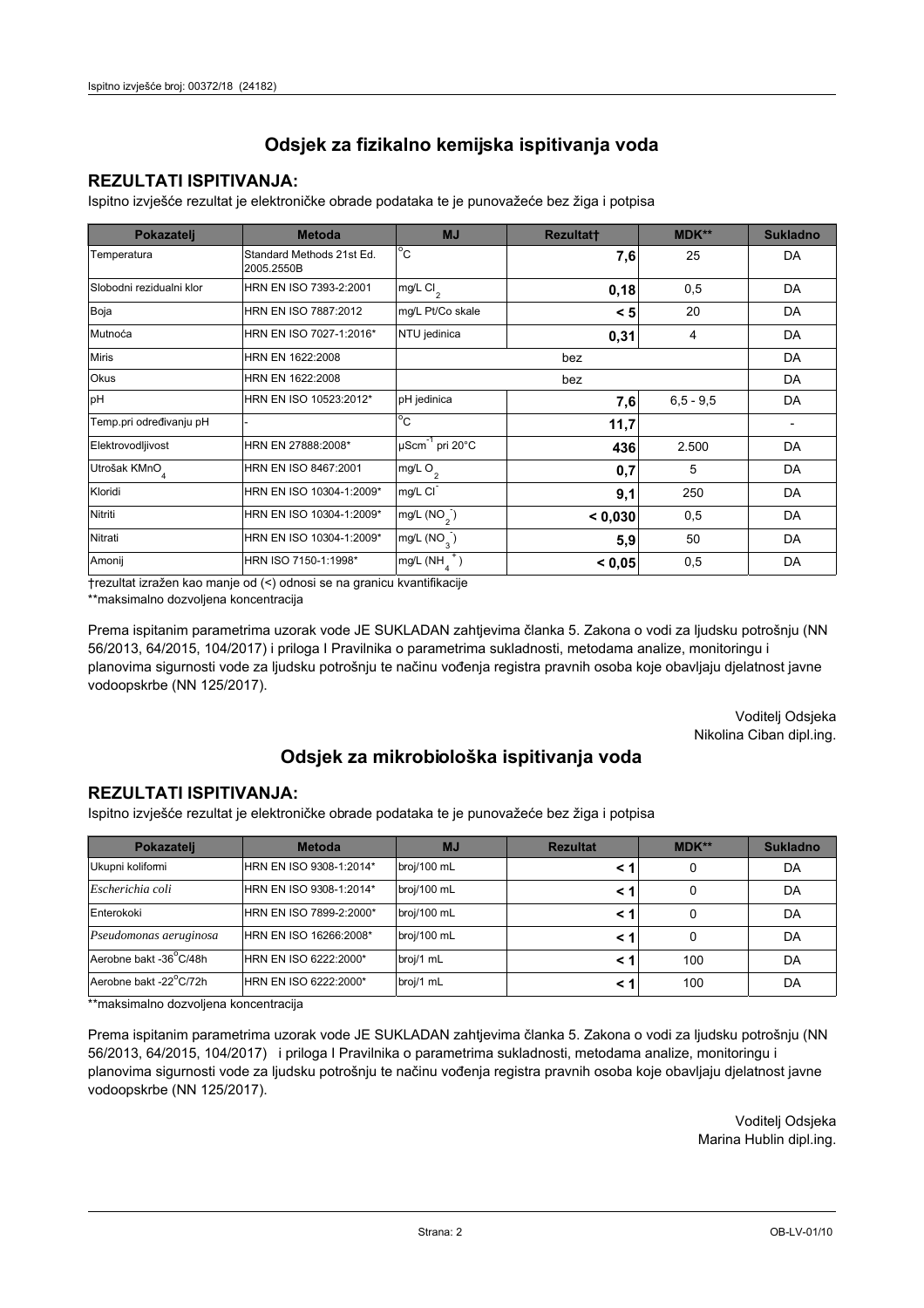



VODOOPSKRBA I ODVODNJA ZAGREBAČKE ŽUPANIJE D.O.O.-PJ IVANIĆ GRAD 10000 ZAGREB KOLEDOVČINA ULICA 1

Rakitje, 26.02.2018.

# **ISPITNO IZVJEŠĆE**

#### ISPITNO IZVJEŠĆE BROJ: 00370/18 (24180)

| Naziv uzorka:<br>Vrsta uzorka:                                                         |                    | VODA ZA LJUDSKU POTROŠNJU<br>Javna vodoopskrba - razvodni sustav                                                                                                                                                  |                                                                   |                                        |  |  |
|----------------------------------------------------------------------------------------|--------------------|-------------------------------------------------------------------------------------------------------------------------------------------------------------------------------------------------------------------|-------------------------------------------------------------------|----------------------------------------|--|--|
| HEO:<br>Uzorkovao:<br><b>Metoda</b><br>uzorkovanja:<br>Plan uzorkovanja: OB-LV-07/2018 | Ivanić Grad        | Marija Vrban dipl.san.ing.<br>HRN ISO 5667-5:2011*, HRN EN ISO 19458:2008*                                                                                                                                        |                                                                   |                                        |  |  |
| Uzorak uzorkovan<br>Vrijeme uzimanja uzorka:<br>Analiza započeta:                      |                    | 23.02.2018, 09:20<br>23.02.2018. 12:53                                                                                                                                                                            | Vrijeme dostave:<br>Analiza završena:                             | 23.02.2018. 12:30<br>26.02.2018. 09:52 |  |  |
| Naručitelj:                                                                            | OIB: 54189804734   | KOLEDOVČINA ULICA 1, 10000 ZAGREB                                                                                                                                                                                 | VODOOPSKRBA I ODVODNJA ZAGREBAČKE ŽUPANIJE D.O.O.- PJ IVANIĆ GRAD |                                        |  |  |
| Lokacija:                                                                              |                    | DV PROLJEĆE, NAFTAPLINSKA BB, KLOŠTAR IVANIĆ, SLAVINA U KUHINJI<br>Vodovodom upravlja: VODOOPSKRBA I ODVODNJA ZAGREBAČKE ŽUPANIJE D.O.O.- PJ IVANIĆ GRAD<br>KOLEDOVČINA ULICA 1, 10000 ZAGREB<br>OIB: 54189804734 |                                                                   |                                        |  |  |
| Oblik zahtjeva:                                                                        | Zahtjev po ugovoru |                                                                                                                                                                                                                   |                                                                   |                                        |  |  |

Sukladnost je izražena uz rezultate ispitivanja.

v.d. rukovoditelja Službe Marina Hublin dipl.ing.

Napomena:

Rezultati ispitivanja odnose se isključivo na ispitivani uzorak. Ispitna izvješća se ne smiju umnožavati bez odobrenja Zavoda. Akreditirane metode označene su zvjezdicom (\*).

Služba za zdravstvenu ekologiju ovlaštena je kao službeni laboratorij za obavljanje određenih analiza vode za piće, hrane i mikrobiološke čistoće prema rješenju Ministarstva poljoprivrede: KLASA:UP/I-310-26/15-01/03, URBROJ:525-10/1308-15-4

Služba za zdravstvenu ekologiju ovlaštena je kao službeni laboratorij za provođenje ispitivanja vode za ljudsku potrošnju za određene parametre prema rješenju Ministarstva zdravlja: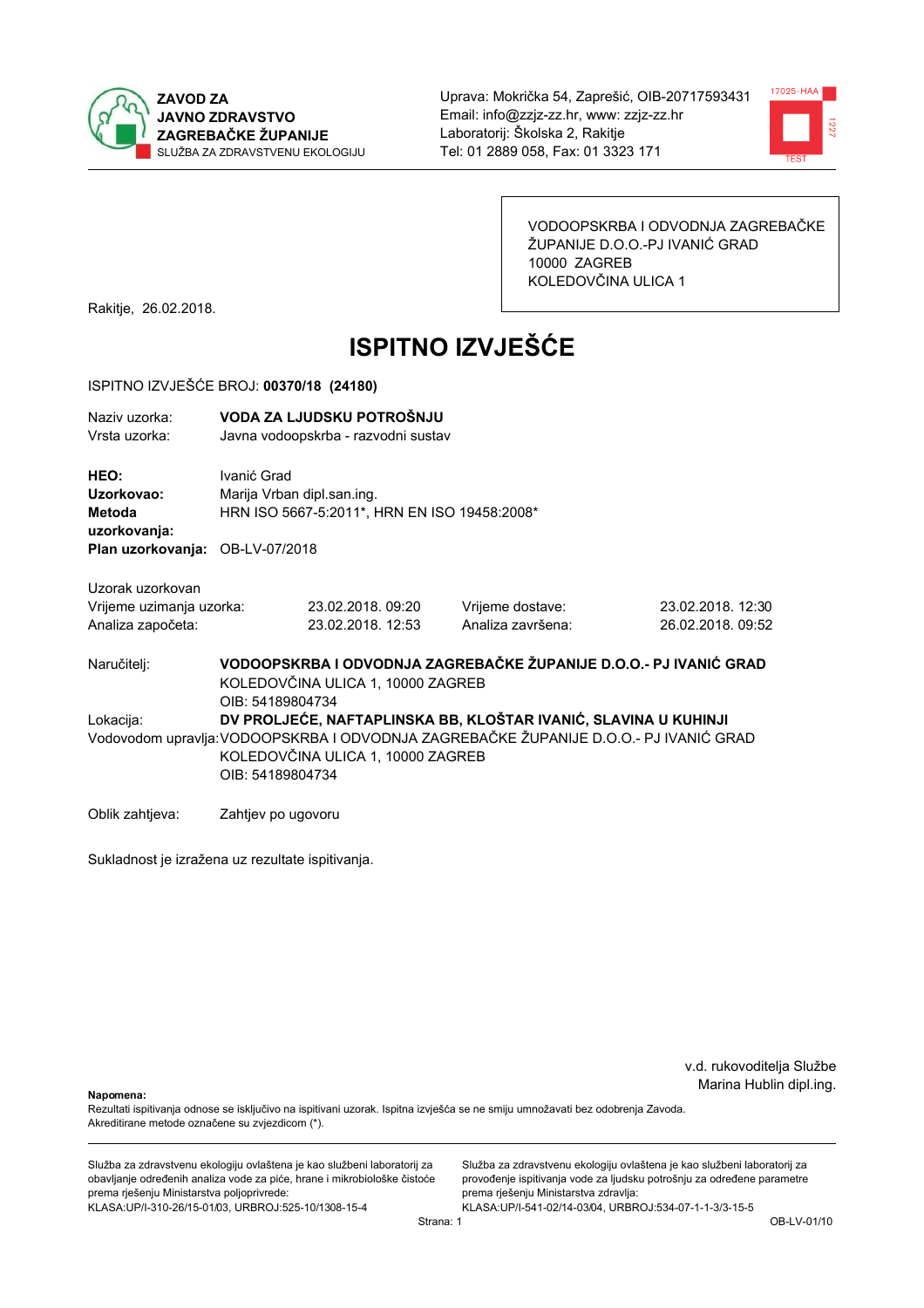### **REZULTATI ISPITIVANJA:**

Ispitno izviešće rezultat je elektroničke obrade podataka te je punovažeće bez žiga i potpisa

| Pokazatelj                | <b>Metoda</b>                           | <b>MJ</b>                   | Rezultatt | <b>MDK**</b>  | <b>Sukladno</b> |
|---------------------------|-----------------------------------------|-----------------------------|-----------|---------------|-----------------|
| Temperatura               | Standard Methods 21st Ed.<br>2005.2550B | $^{\circ}$ C                | 5,8       | 25            | DA              |
| Slobodni rezidualni klor  | HRN EN ISO 7393-2:2001                  | $mg/L$ Cl <sub>2</sub>      | 0,17      | 0,5           | DA              |
| Boja                      | HRN EN ISO 7887:2012                    | mg/L Pt/Co skale            | < 5       | 20            | DA              |
| Mutnoća                   | HRN EN ISO 7027-1:2016*                 | NTU jedinica                | 0,44      | 4             | DA              |
| <b>Miris</b>              | HRN EN 1622:2008                        |                             |           | DA            |                 |
| <b>Okus</b>               | HRN EN 1622:2008                        |                             |           | DA            |                 |
| pH                        | HRN EN ISO 10523:2012*                  | pH jedinica                 | 7,6       | $6, 5 - 9, 5$ | DA              |
| Temp.pri određivanju pH   |                                         | $^{\circ}$ C                | 11,7      |               |                 |
| Elektrovodljivost         | HRN EN 27888:2008*                      | µScm <sup>-1</sup> pri 20°C | 442       | 2.500         | DA              |
| Utrošak KMnO <sub>4</sub> | HRN EN ISO 8467:2001                    | mg/L $O2$                   | < 0, 5    | 5             | DA              |
| Kloridi                   | HRN EN ISO 10304-1:2009*                | mg/L CI                     | 9,2       | 250           | DA              |
| Nitriti                   | HRN EN ISO 10304-1:2009*                | mg/L $(NO2)$                | < 0.030   | 0,5           | DA              |
| Nitrati                   | HRN EN ISO 10304-1:2009*                | mg/L $(NO_{\alpha})$        | 5,8       | 50            | DA              |
| Amonij                    | HRN ISO 7150-1:1998*                    | mg/L (NH                    | < 0,05    | 0,5           | DA              |

trezultat izražen kao manje od (<) odnosi se na granicu kvantifikacije

\*\*maksimalno dozvoljena koncentracija

Prema ispitanim parametrima uzorak vode JE SUKLADAN zahtjevima članka 5. Zakona o vodi za ljudsku potrošnju (NN 56/2013, 64/2015, 104/2017) i priloga I Pravilnika o parametrima sukladnosti, metodama analize, monitoringu i planovima sigurnosti vode za ljudsku potrošnju te načinu vođenja registra pravnih osoba koje obavljaju djelatnost javne vodoopskrbe (NN 125/2017).

> Voditelj Odsjeka Nikolina Ciban dipl.ing.

## Odsjek za mikrobiološka ispitivanja voda

#### **REZULTATI ISPITIVANJA:**

Ispitno izvješće rezultat je elektroničke obrade podataka te je punovažeće bez žiga i potpisa

| Pokazatelj             | <b>Metoda</b>           | <b>MJ</b>   | <b>Rezultat</b> | MDK** | <b>Sukladno</b> |
|------------------------|-------------------------|-------------|-----------------|-------|-----------------|
| Ukupni kolifomi        | HRN EN ISO 9308-1:2014* | broj/100 mL |                 | 0     | DA              |
| Escherichia coli       | HRN EN ISO 9308-1:2014* | broj/100 mL | < 1             | 0     | DA              |
| Enterokoki             | HRN EN ISO 7899-2:2000* | broj/100 mL | < '             |       | DA              |
| Pseudomonas aeruginosa | HRN EN ISO 16266:2008*  | broj/100 mL | < 1             | 0     | DA              |
| Aerobne bakt -36 C/48h | HRN EN ISO 6222:2000*   | broj/1 mL   | < '             | 100   | DA              |
| Aerobne bakt -22°C/72h | HRN EN ISO 6222:2000*   | broj/1 mL   | < 1             | 100   | DA              |

\*\*maksimalno dozvoljena koncentracija

Prema ispitanim parametrima uzorak vode JE SUKLADAN zahtjevima članka 5. Zakona o vodi za ljudsku potrošnju (NN 56/2013, 64/2015, 104/2017) i priloga I Pravilnika o parametrima sukladnosti, metodama analize, monitoringu i planovima sigurnosti vode za ljudsku potrošnju te načinu vođenja registra pravnih osoba koje obavljaju djelatnost javne vodoopskrbe (NN 125/2017).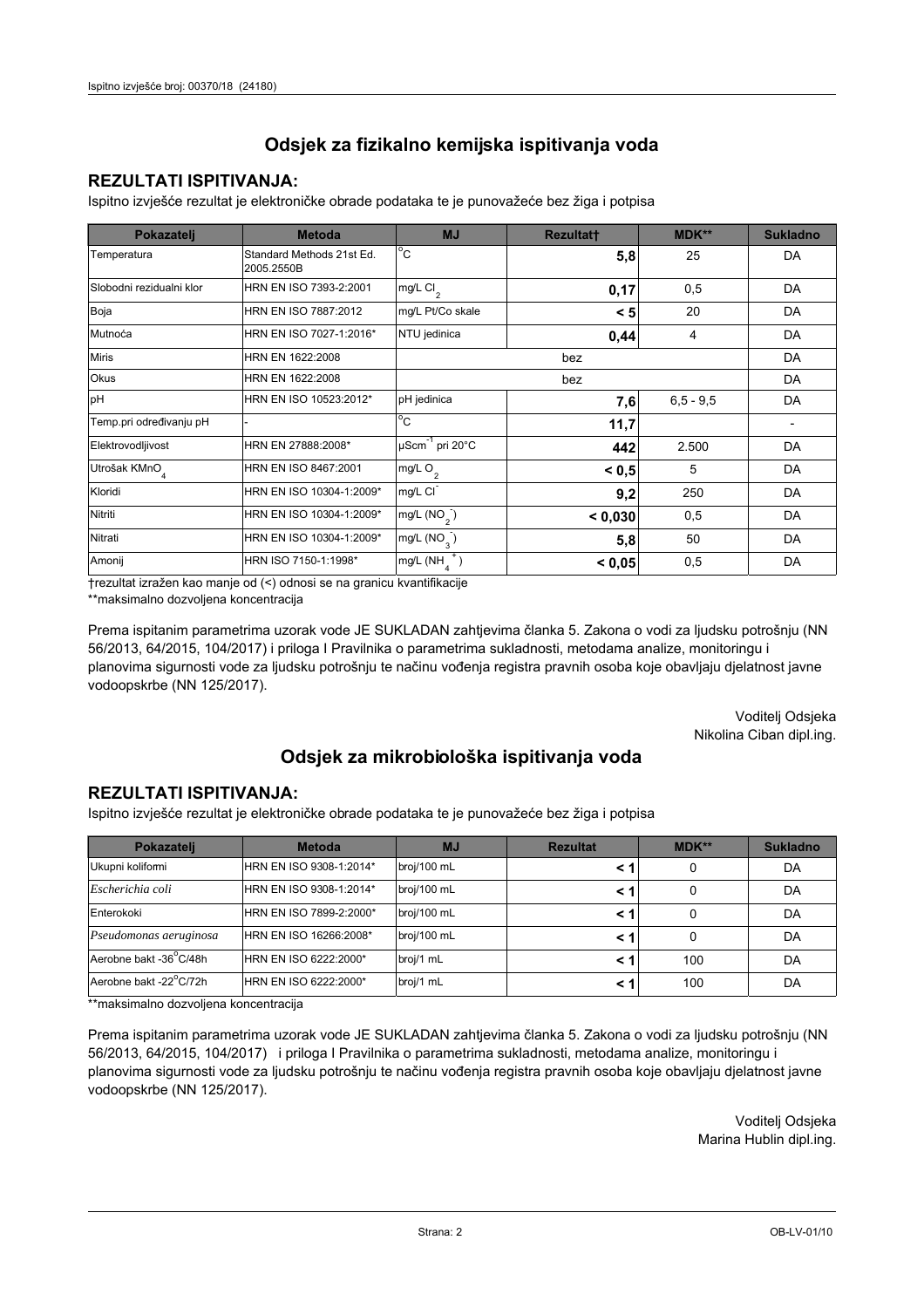



VODOOPSKRBA I ODVODNJA ZAGREBAČKE ŽUPANIJE D.O.O.-PJ IVANIĆ GRAD 10000 ZAGREB KOLEDOVČINA ULICA 1

Rakitje, 26.02.2018.

# **ISPITNO IZVJEŠĆE**

#### ISPITNO IZVJEŠĆE BROJ: 00369/18 (24179)

| Naziv uzorka:<br>Vrsta uzorka:                                                         |                                                                                                                                                                                                                  | VODA ZA LJUDSKU POTROŠNJU<br>Javna vodoopskrba - razvodni sustav           |                                       |                                                                   |  |
|----------------------------------------------------------------------------------------|------------------------------------------------------------------------------------------------------------------------------------------------------------------------------------------------------------------|----------------------------------------------------------------------------|---------------------------------------|-------------------------------------------------------------------|--|
| HEO:<br>Uzorkovao:<br><b>Metoda</b><br>uzorkovanja:<br>Plan uzorkovanja: OB-LV-07/2018 | Ivanić Grad                                                                                                                                                                                                      | Marija Vrban dipl.san.ing.<br>HRN ISO 5667-5:2011*, HRN EN ISO 19458:2008* |                                       |                                                                   |  |
| Uzorak uzorkovan                                                                       |                                                                                                                                                                                                                  |                                                                            |                                       |                                                                   |  |
| Vrijeme uzimanja uzorka:<br>Analiza započeta:                                          |                                                                                                                                                                                                                  | 23.02.2018, 09:05<br>23.02.2018. 12:52                                     | Vrijeme dostave:<br>Analiza završena: | 23.02.2018. 12:30<br>26.02.2018. 09:34                            |  |
| Naručitelj:                                                                            | OIB: 54189804734                                                                                                                                                                                                 | KOLEDOVČINA ULICA 1, 10000 ZAGREB                                          |                                       | VODOOPSKRBA I ODVODNJA ZAGREBAČKE ŽUPANIJE D.O.O.- PJ IVANIĆ GRAD |  |
| Lokacija:                                                                              | OŠ BRAĆE RADIĆA, ŠKOLSKA 20, KLOŠTAR IVANIĆ, SLAVINA U KUHINJI<br>Vodovodom upravlja: VODOOPSKRBA I ODVODNJA ZAGREBAČKE ŽUPANIJE D.O.O.- PJ IVANIĆ GRAD<br>KOLEDOVČINA ULICA 1, 10000 ZAGREB<br>OIB: 54189804734 |                                                                            |                                       |                                                                   |  |
| Oblik zahtjeva:                                                                        | Zahtjev po ugovoru                                                                                                                                                                                               |                                                                            |                                       |                                                                   |  |

Sukladnost je izražena uz rezultate ispitivanja.

v.d. rukovoditelja Službe Marina Hublin dipl.ing.

Napomena:

Rezultati ispitivanja odnose se isključivo na ispitivani uzorak. Ispitna izvješća se ne smiju umnožavati bez odobrenja Zavoda. Akreditirane metode označene su zvjezdicom (\*).

Služba za zdravstvenu ekologiju ovlaštena je kao službeni laboratorij za obavljanje određenih analiza vode za piće, hrane i mikrobiološke čistoće prema rješenju Ministarstva poljoprivrede: KLASA:UP/I-310-26/15-01/03, URBROJ:525-10/1308-15-4

Služba za zdravstvenu ekologiju ovlaštena je kao službeni laboratorij za provođenje ispitivanja vode za ljudsku potrošnju za određene parametre prema rješenju Ministarstva zdravlja: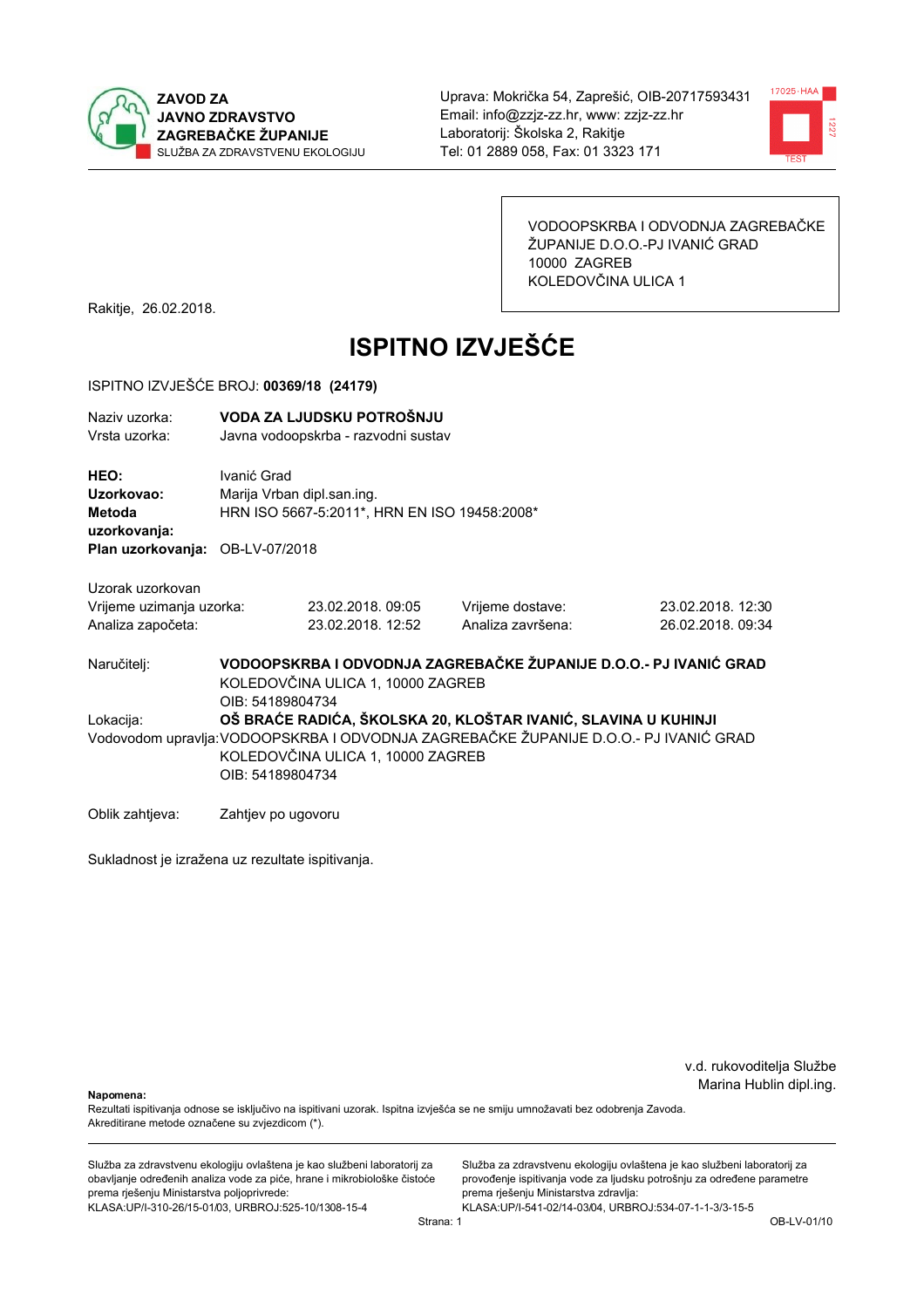### **REZULTATI ISPITIVANJA:**

Ispitno izviešće rezultat je elektroničke obrade podataka te je punovažeće bez žiga i potpisa

| Pokazatelj                | <b>Metoda</b>                           | <b>MJ</b>                   | <b>Rezultatt</b> | <b>MDK**</b>  | <b>Sukladno</b> |
|---------------------------|-----------------------------------------|-----------------------------|------------------|---------------|-----------------|
| Temperatura               | Standard Methods 21st Ed.<br>2005.2550B | $^{\circ}$ C                | 9,0              | 25            | DA              |
| Slobodni rezidualni klor  | HRN EN ISO 7393-2:2001                  | $mg/L$ Cl <sub>2</sub>      | 0,19             | 0,5           | DA              |
| Boja                      | HRN EN ISO 7887:2012                    | mg/L Pt/Co skale            | < 5              | 20            | DA              |
| Mutnoća                   | HRN EN ISO 7027-1:2016*                 | NTU jedinica                | 0,84             | 4             | DA              |
| <b>Miris</b>              | HRN EN 1622:2008                        |                             |                  | DA            |                 |
| Okus                      | HRN EN 1622:2008                        |                             |                  | DA            |                 |
| pH                        | HRN EN ISO 10523:2012*                  | pH jedinica                 | 7,6              | $6, 5 - 9, 5$ | DA              |
| Temp.pri određivanju pH   |                                         | $^{\circ}$ C                | 11,5             |               |                 |
| Elektrovodljivost         | HRN EN 27888:2008*                      | µScm <sup>-1</sup> pri 20°C | 443              | 2.500         | DA              |
| Utrošak KMnO <sub>4</sub> | HRN EN ISO 8467:2001                    | mg/L O <sub>2</sub>         | < 0, 5           | 5             | DA              |
| Kloridi                   | HRN EN ISO 10304-1:2009*                | mg/L CI                     | 9,1              | 250           | DA              |
| Nitriti                   | HRN EN ISO 10304-1:2009*                | mg/L $(NO2)$                | < 0,030          | 0,5           | DA              |
| Nitrati                   | HRN EN ISO 10304-1:2009*                | mg/L $(NO_{\alpha})$        | 5,9              | 50            | DA              |
| Amonij                    | HRN ISO 7150-1:1998*                    | mg/L (NH                    | < 0.05           | 0,5           | DA              |

trezultat izražen kao manje od (<) odnosi se na granicu kvantifikacije

\*\*maksimalno dozvoljena koncentracija

Prema ispitanim parametrima uzorak vode JE SUKLADAN zahtjevima članka 5. Zakona o vodi za ljudsku potrošnju (NN 56/2013, 64/2015, 104/2017) i priloga I Pravilnika o parametrima sukladnosti, metodama analize, monitoringu i planovima sigurnosti vode za ljudsku potrošnju te načinu vođenja registra pravnih osoba koje obavljaju djelatnost javne vodoopskrbe (NN 125/2017).

> Voditelj Odsjeka Nikolina Ciban dipl.ing.

## Odsjek za mikrobiološka ispitivanja voda

#### **REZULTATI ISPITIVANJA:**

Ispitno izvješće rezultat je elektroničke obrade podataka te je punovažeće bez žiga i potpisa

| Pokazatelj             | <b>Metoda</b>           | <b>MJ</b>   | <b>Rezultat</b> | MDK** | <b>Sukladno</b> |
|------------------------|-------------------------|-------------|-----------------|-------|-----------------|
| Ukupni kolifomi        | HRN EN ISO 9308-1:2014* | broj/100 mL |                 | 0     | DA              |
| Escherichia coli       | HRN EN ISO 9308-1:2014* | broj/100 mL | < 1             | 0     | DA              |
| Enterokoki             | HRN EN ISO 7899-2:2000* | broj/100 mL | < '             |       | DA              |
| Pseudomonas aeruginosa | HRN EN ISO 16266:2008*  | broj/100 mL | < 1             | 0     | DA              |
| Aerobne bakt -36 C/48h | HRN EN ISO 6222:2000*   | broj/1 mL   | < '             | 100   | DA              |
| Aerobne bakt -22°C/72h | HRN EN ISO 6222:2000*   | broj/1 mL   | < 1             | 100   | DA              |

\*\*maksimalno dozvoljena koncentracija

Prema ispitanim parametrima uzorak vode JE SUKLADAN zahtjevima članka 5. Zakona o vodi za ljudsku potrošnju (NN 56/2013, 64/2015, 104/2017) i priloga I Pravilnika o parametrima sukladnosti, metodama analize, monitoringu i planovima sigurnosti vode za ljudsku potrošnju te načinu vođenja registra pravnih osoba koje obavljaju djelatnost javne vodoopskrbe (NN 125/2017).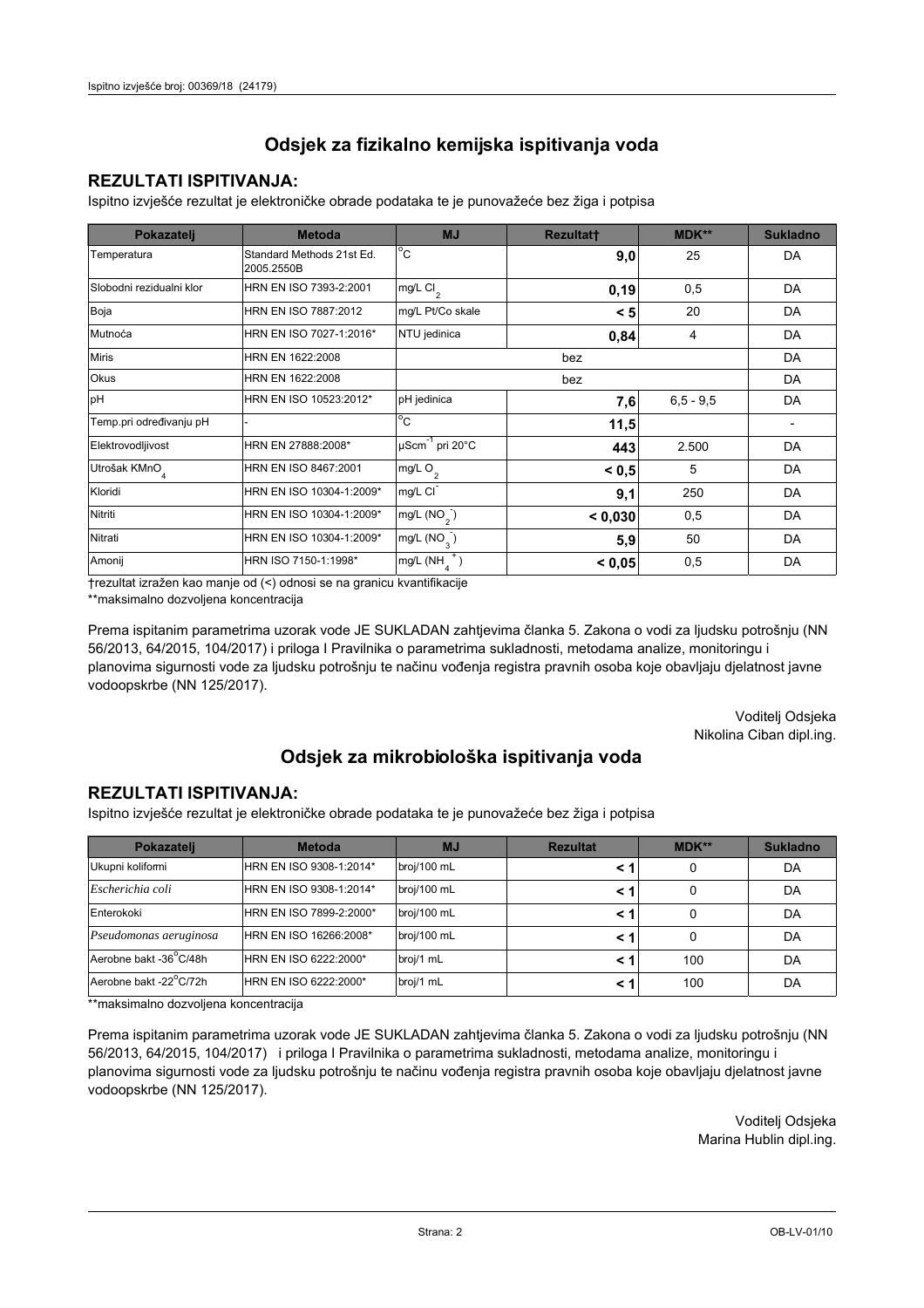



VODOOPSKRBA I ODVODNJA ZAGREBAČKE ŽUPANIJE D.O.O.-PJ IVANIĆ GRAD 10000 ZAGREB KOLEDOVČINA ULICA 1

Rakitje, 26.02.2018.

# **ISPITNO IZVJEŠĆE**

#### ISPITNO IZVJEŠĆE BROJ: 00367/18 (24177)

| Naziv uzorka:<br>Vrsta uzorka:                                                  |                                                                                                                                                                                                                           | VODA ZA LJUDSKU POTROŠNJU<br>Javna vodoopskrba - razvodni sustav           |                   |                                                                   |  |  |
|---------------------------------------------------------------------------------|---------------------------------------------------------------------------------------------------------------------------------------------------------------------------------------------------------------------------|----------------------------------------------------------------------------|-------------------|-------------------------------------------------------------------|--|--|
| HEO:<br>Uzorkovao:<br>Metoda<br>uzorkovanja:<br>Plan uzorkovanja: OB-LV-07/2018 | Ivanić Grad                                                                                                                                                                                                               | Marija Vrban dipl.san.ing.<br>HRN ISO 5667-5:2011*, HRN EN ISO 19458:2008* |                   |                                                                   |  |  |
| Uzorak uzorkovan<br>Vrijeme uzimanja uzorka:                                    |                                                                                                                                                                                                                           | 23.02.2018.08:30                                                           | Vrijeme dostave:  | 23.02.2018. 12:30                                                 |  |  |
| Analiza započeta:                                                               |                                                                                                                                                                                                                           | 23.02.2018. 12:50                                                          | Analiza završena: | 26.02.2018. 09:32                                                 |  |  |
| Naručitelj:                                                                     | OIB: 54189804734                                                                                                                                                                                                          | KOLEDOVČINA ULICA 1, 10000 ZAGREB                                          |                   | VODOOPSKRBA I ODVODNJA ZAGREBAČKE ŽUPANIJE D.O.O.- PJ IVANIĆ GRAD |  |  |
| Lokacija:                                                                       | OŠ STJEPANA BASARIČEKA, MILKE TRNINE 14, IVANIĆ GRAD, SLAVINA U KUHINJI<br>Vodovodom upravlja: VODOOPSKRBA I ODVODNJA ZAGREBAČKE ŽUPANIJE D.O.O.- PJ IVANIĆ GRAD<br>KOLEDOVČINA ULICA 1, 10000 ZAGREB<br>OIB: 54189804734 |                                                                            |                   |                                                                   |  |  |
| Oblik zahtjeva:                                                                 | Zahtjev po ugovoru                                                                                                                                                                                                        |                                                                            |                   |                                                                   |  |  |

Sukladnost je izražena uz rezultate ispitivanja.

v.d. rukovoditelja Službe Marina Hublin dipl.ing.

Napomena:

Rezultati ispitivanja odnose se isključivo na ispitivani uzorak. Ispitna izvješća se ne smiju umnožavati bez odobrenja Zavoda. Akreditirane metode označene su zvjezdicom (\*).

Služba za zdravstvenu ekologiju ovlaštena je kao službeni laboratorij za obavljanje određenih analiza vode za piće, hrane i mikrobiološke čistoće prema rješenju Ministarstva poljoprivrede: KLASA:UP/I-310-26/15-01/03, URBROJ:525-10/1308-15-4

Služba za zdravstvenu ekologiju ovlaštena je kao službeni laboratorij za provođenje ispitivanja vode za ljudsku potrošnju za određene parametre prema rješenju Ministarstva zdravlja: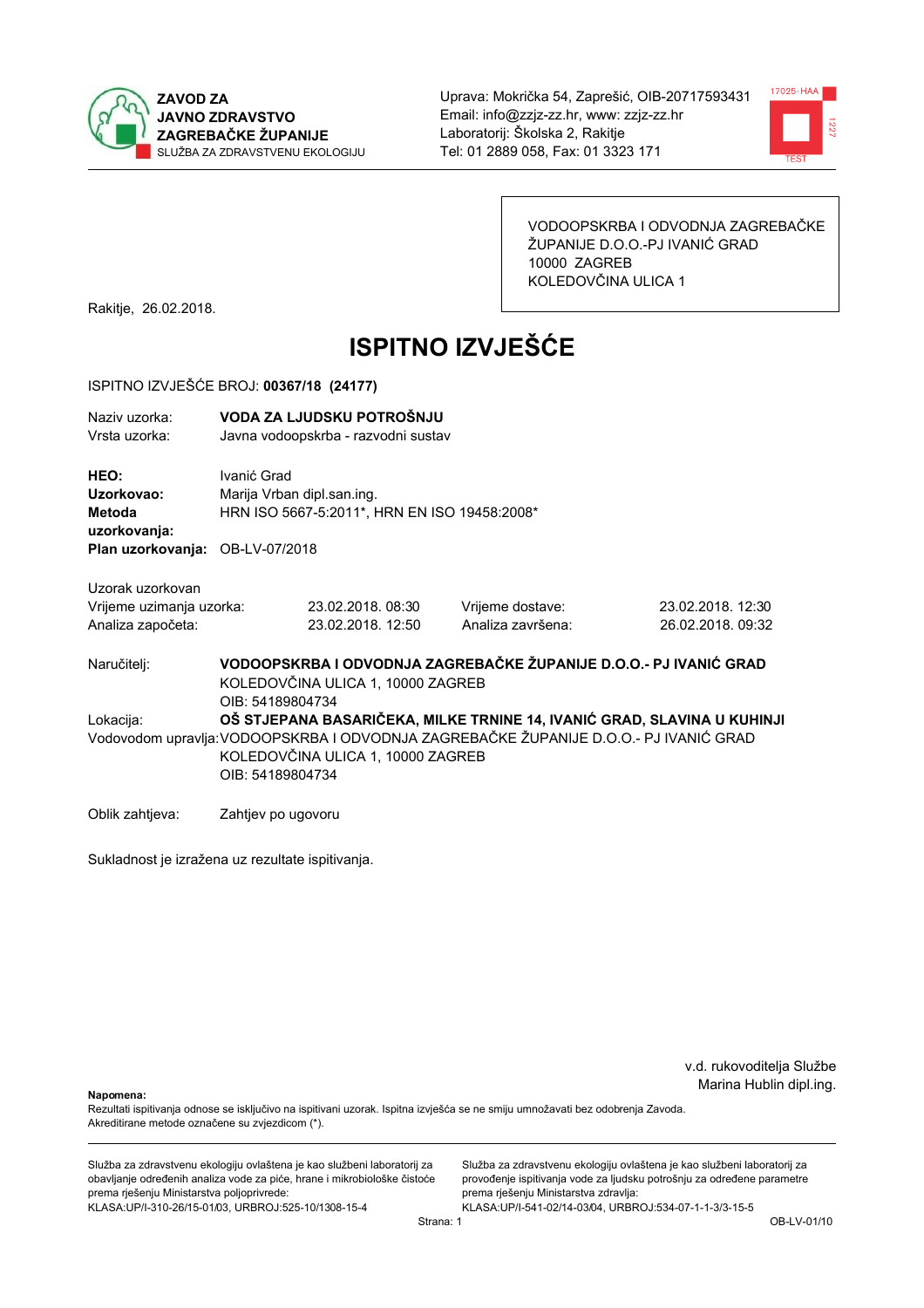### **REZULTATI ISPITIVANJA:**

Ispitno izviešće rezultat je elektroničke obrade podataka te je punovažeće bez žiga i potpisa

| Pokazatelj                | <b>Metoda</b>                           | <b>MJ</b>                        | <b>Rezultatt</b> | <b>MDK**</b>  | <b>Sukladno</b> |
|---------------------------|-----------------------------------------|----------------------------------|------------------|---------------|-----------------|
| Temperatura               | Standard Methods 21st Ed.<br>2005.2550B | $^{\circ}$ C                     | 11,2             | 25            | DA              |
| Slobodni rezidualni klor  | HRN EN ISO 7393-2:2001                  | $mg/L$ Cl <sub>2</sub>           | 0,14             | 0,5           | DA              |
| Boja                      | HRN EN ISO 7887:2012                    | mg/L Pt/Co skale                 | < 5              | 20            | DA              |
| Mutnoća                   | HRN EN ISO 7027-1:2016*                 | NTU jedinica                     | 0,28             | 4             | DA              |
| <b>Miris</b>              | HRN EN 1622:2008                        |                                  |                  | DA            |                 |
| Okus                      | HRN EN 1622:2008                        |                                  |                  | DA            |                 |
| pH                        | HRN EN ISO 10523:2012*                  | pH jedinica                      | 7,6              | $6, 5 - 9, 5$ | DA              |
| Temp.pri određivanju pH   |                                         | $^{\circ}$ C                     | 11,1             |               |                 |
| Elektrovodljivost         | HRN EN 27888:2008*                      | $\mu$ Scm <sup>-1</sup> pri 20°C | 429              | 2.500         | DA              |
| Utrošak KMnO <sub>4</sub> | HRN EN ISO 8467:2001                    | mg/L O <sub>2</sub>              | < 0, 5           | 5             | DA              |
| Kloridi                   | HRN EN ISO 10304-1:2009*                | mg/L CI                          | 9,2              | 250           | DA              |
| Nitriti                   | HRN EN ISO 10304-1:2009*                | mg/L $(NO2)$                     | < 0.030          | 0,5           | DA              |
| Nitrati                   | HRN EN ISO 10304-1:2009*                | mg/L $(NO_{\alpha}^{-})$         | 5,8              | 50            | DA              |
| Amonij                    | HRN ISO 7150-1:1998*                    | mg/L (NH                         | < 0.05           | 0,5           | DA              |

trezultat izražen kao manje od (<) odnosi se na granicu kvantifikacije

\*\*maksimalno dozvoljena koncentracija

Prema ispitanim parametrima uzorak vode JE SUKLADAN zahtjevima članka 5. Zakona o vodi za ljudsku potrošnju (NN 56/2013, 64/2015, 104/2017) i priloga I Pravilnika o parametrima sukladnosti, metodama analize, monitoringu i planovima sigurnosti vode za ljudsku potrošnju te načinu vođenja registra pravnih osoba koje obavljaju djelatnost javne vodoopskrbe (NN 125/2017).

> Voditelj Odsjeka Nikolina Ciban dipl.ing.

## Odsjek za mikrobiološka ispitivanja voda

#### **REZULTATI ISPITIVANJA:**

Ispitno izvješće rezultat je elektroničke obrade podataka te je punovažeće bez žiga i potpisa

| Pokazatelj             | <b>Metoda</b>           | <b>MJ</b>   | <b>Rezultat</b> | MDK** | <b>Sukladno</b> |
|------------------------|-------------------------|-------------|-----------------|-------|-----------------|
| Ukupni kolifomi        | HRN EN ISO 9308-1:2014* | broj/100 mL |                 |       | DA              |
| Escherichia coli       | HRN EN ISO 9308-1:2014* | broj/100 mL | < 1             | 0     | DA              |
| Enterokoki             | HRN EN ISO 7899-2:2000* | broj/100 mL | < '             |       | DA              |
| Pseudomonas aeruginosa | HRN EN ISO 16266:2008*  | broj/100 mL | < 1             | 0     | DA              |
| Aerobne bakt -36 C/48h | HRN EN ISO 6222:2000*   | broj/1 mL   | < '             | 100   | DA              |
| Aerobne bakt -22°C/72h | HRN EN ISO 6222:2000*   | broj/1 mL   |                 | 100   | DA              |

\*\*maksimalno dozvoljena koncentracija

Prema ispitanim parametrima uzorak vode JE SUKLADAN zahtjevima članka 5. Zakona o vodi za ljudsku potrošnju (NN 56/2013, 64/2015, 104/2017) i priloga I Pravilnika o parametrima sukladnosti, metodama analize, monitoringu i planovima sigurnosti vode za ljudsku potrošnju te načinu vođenja registra pravnih osoba koje obavljaju djelatnost javne vodoopskrbe (NN 125/2017).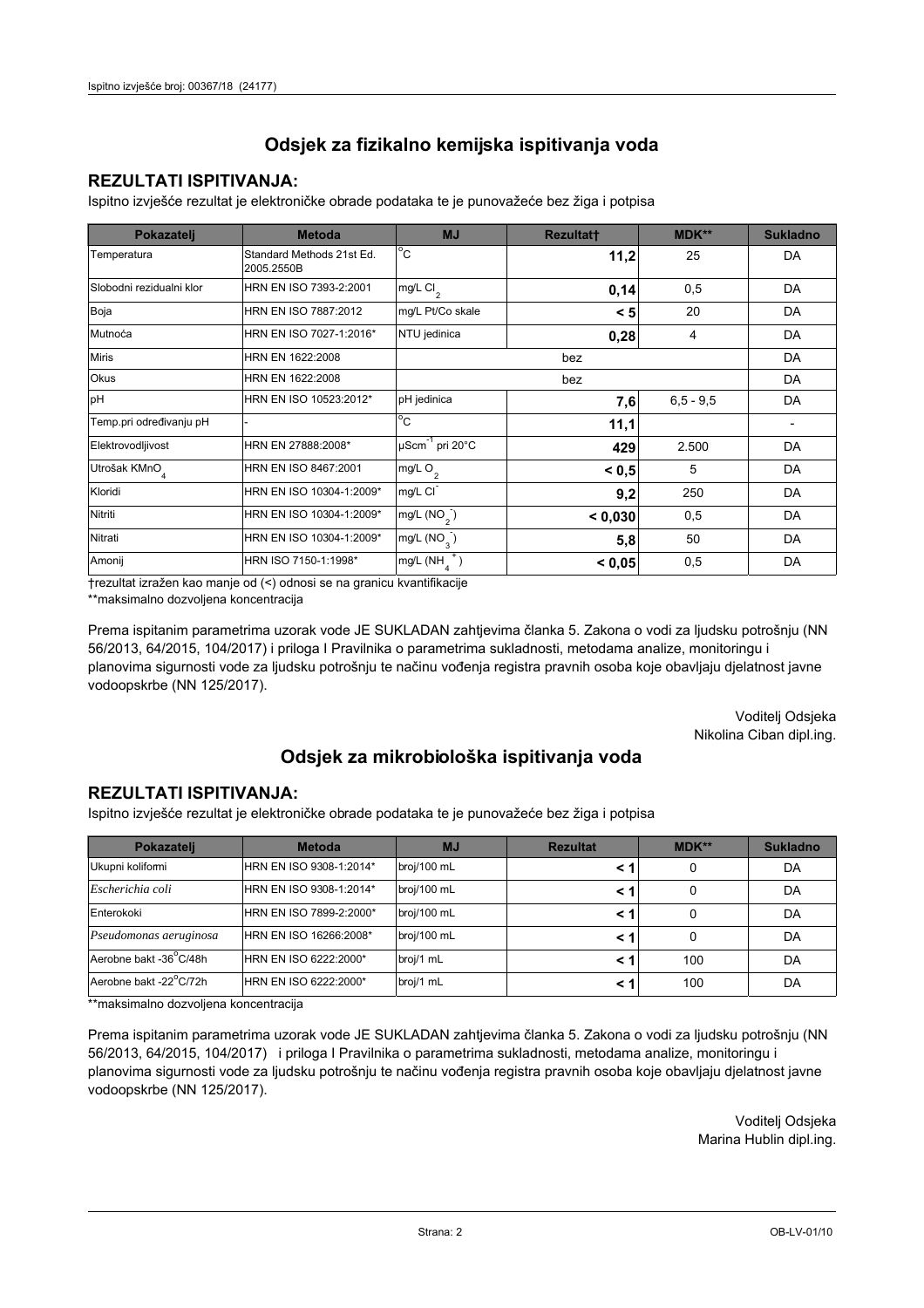



VODOOPSKRBA I ODVODNJA ZAGREBAČKE ŽUPANIJE D.O.O.-PJ IVANIĆ GRAD 10000 ZAGREB KOLEDOVČINA ULICA 1

Rakitje, 26.02.2018.

# **ISPITNO IZVJEŠĆE**

#### ISPITNO IZVJEŠĆE BROJ: 00366/18 (24176)

| Naziv uzorka:<br>Vrsta uzorka:               |                    | VODA ZA LJUDSKU POTROŠNJU<br>Javna vodoopskrba - razvodni sustav           |                                                                                      |                   |
|----------------------------------------------|--------------------|----------------------------------------------------------------------------|--------------------------------------------------------------------------------------|-------------------|
| HEO:<br>Uzorkovao:<br>Metoda<br>uzorkovanja: | Ivanić Grad        | Marija Vrban dipl.san.ing.<br>HRN ISO 5667-5:2011*, HRN EN ISO 19458:2008* |                                                                                      |                   |
| Plan uzorkovanja: OB-LV-07/2018              |                    |                                                                            |                                                                                      |                   |
| Uzorak uzorkovan                             |                    |                                                                            |                                                                                      |                   |
| Vrijeme uzimanja uzorka:                     |                    | 23.02.2018.08:15                                                           | Vrijeme dostave:                                                                     | 23.02.2018. 12:30 |
| Analiza započeta:                            |                    | 23.02.2018. 12:41                                                          | Analiza završena:                                                                    | 26.02.2018. 09:32 |
| Naručitelj:                                  | OIB: 54189804734   | KOLEDOVČINA ULICA 1, 10000 ZAGREB                                          | VODOOPSKRBA I ODVODNJA ZAGREBAČKE ŽUPANIJE D.O.O.- PJ IVANIĆ GRAD                    |                   |
| Lokacija:                                    |                    |                                                                            | PV LIVADA, MILKE TRNINE BB, IVANIĆ GRAD, SLAVINA U KUHINJI                           |                   |
|                                              |                    |                                                                            | Vodovodom upravlja:VODOOPSKRBA I ODVODNJA ZAGREBAČKE ŽUPANIJE D.O.O.- PJ IVANIĆ GRAD |                   |
|                                              |                    | KOLEDOVČINA ULICA 1, 10000 ZAGREB                                          |                                                                                      |                   |
|                                              | OIB: 54189804734   |                                                                            |                                                                                      |                   |
| Oblik zahtjeva:                              | Zahtjev po ugovoru |                                                                            |                                                                                      |                   |

Sukladnost je izražena uz rezultate ispitivanja.

v.d. rukovoditelja Službe Marina Hublin dipl.ing.

Napomena:

Rezultati ispitivanja odnose se isključivo na ispitivani uzorak. Ispitna izvješća se ne smiju umnožavati bez odobrenja Zavoda. Akreditirane metode označene su zvjezdicom (\*).

Služba za zdravstvenu ekologiju ovlaštena je kao službeni laboratorij za obavljanje određenih analiza vode za piće, hrane i mikrobiološke čistoće prema rješenju Ministarstva poljoprivrede: KLASA:UP/I-310-26/15-01/03, URBROJ:525-10/1308-15-4

Služba za zdravstvenu ekologiju ovlaštena je kao službeni laboratorij za provođenje ispitivanja vode za ljudsku potrošnju za određene parametre prema rješenju Ministarstva zdravlja: